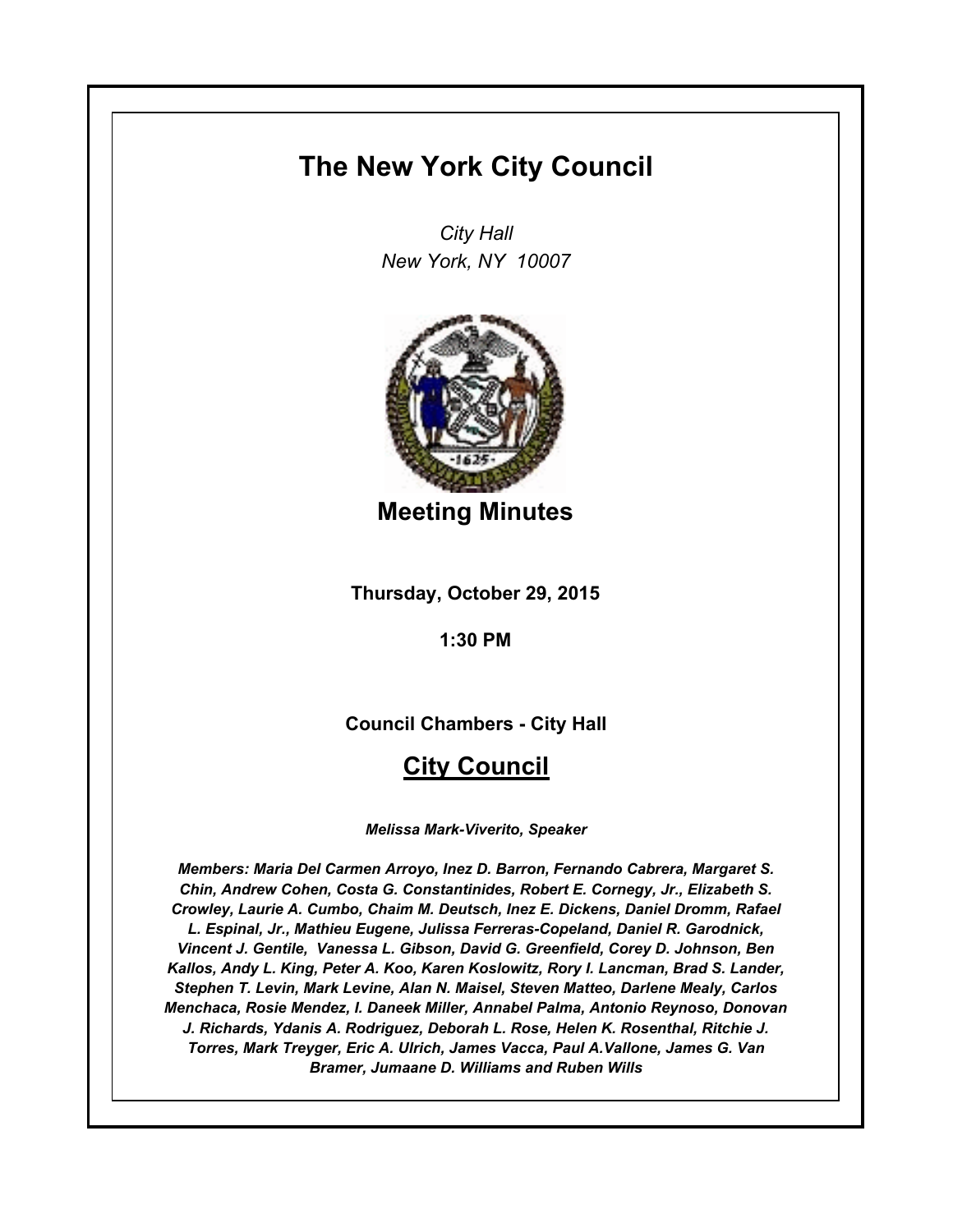*The Public Advocate (Ms. James)*

1. Roll Call

- Present: Speaker Mark-Viverito, Arroyo, Barron, Chin, Cohen, Constantinides, Cornegy Jr., Crowley, Cumbo, Deutsch, Dromm, Espinal Jr., Eugene, Ferreras-Copeland, Garodnick, Gentile, Gibson, Greenfield, Johnson, Kallos, King, Koo, Koslowitz, Lancman, Levin, Levine, Maisel, Matteo, Menchaca, Mendez, Miller, Palma, Reynoso, Richards, Rodriguez, Rose, Rosenthal, Torres, Treyger, Ulrich, Vacca, Vallone, Van Bramer, Williams and Wills
- **Absent:** Cabrera, Lander and Mealy

#### **Medical:** Dickens

*The presence of a quorum was announced by The Public Advocate (Ms. James).*

*There were 45 Council Members marked present at this Stated Meeting.*

*There are two vacant seats in the Council pending the swearing-in of the respective certified winners of the November 3, 2015 General Elections in the 23rd and 51st Districts.*

# 2. Invocation

*The Invocation was delivered by: Rev. Elizabeth G. Maxwell, The Church of the Ascension, 12 West 11th Street, New York, N.Y. 10011.*

*Council Member Johnson moved to spread the Invocation in full upon the Record.*

## 3. Adoption of Minutes

*Council Member Levin moved that the Minutes of the Stated Meeting of September 30, 2015 be adopted as printed.*

## 4. Messages & Papers from the Mayor

*None*

## 5. Communications from City, County & Borough Offices

**Communication from the Bronx Borough President - Submitting the name of Orlando Marin to the Council for its advice and consent regarding his appointment to the City Planning Commission for a five year term that began on July 1, 2015 and expires on June 30, 2020, pursuant to Section 192 of the New York City Charter. M 0343-2015**

> *Attachments:* Appointment Letter, Committee Report 10/22/15, Hearing Testimony 10/22/15, Hearing Transcript 10/22/15, Committee Report 10/29/15, Hearing Transcript 10/29/15, Resolution, October 29, 2015 - Stated Meeting Agenda with Links to Files, Hearing Transcript of the Stated Meeting - October 29, 2015, Minutes of the Stated Meeting - October 29, 2015

**This Communication was Referred to Comm by Council to the Committee on Rules, Privileges and Elections**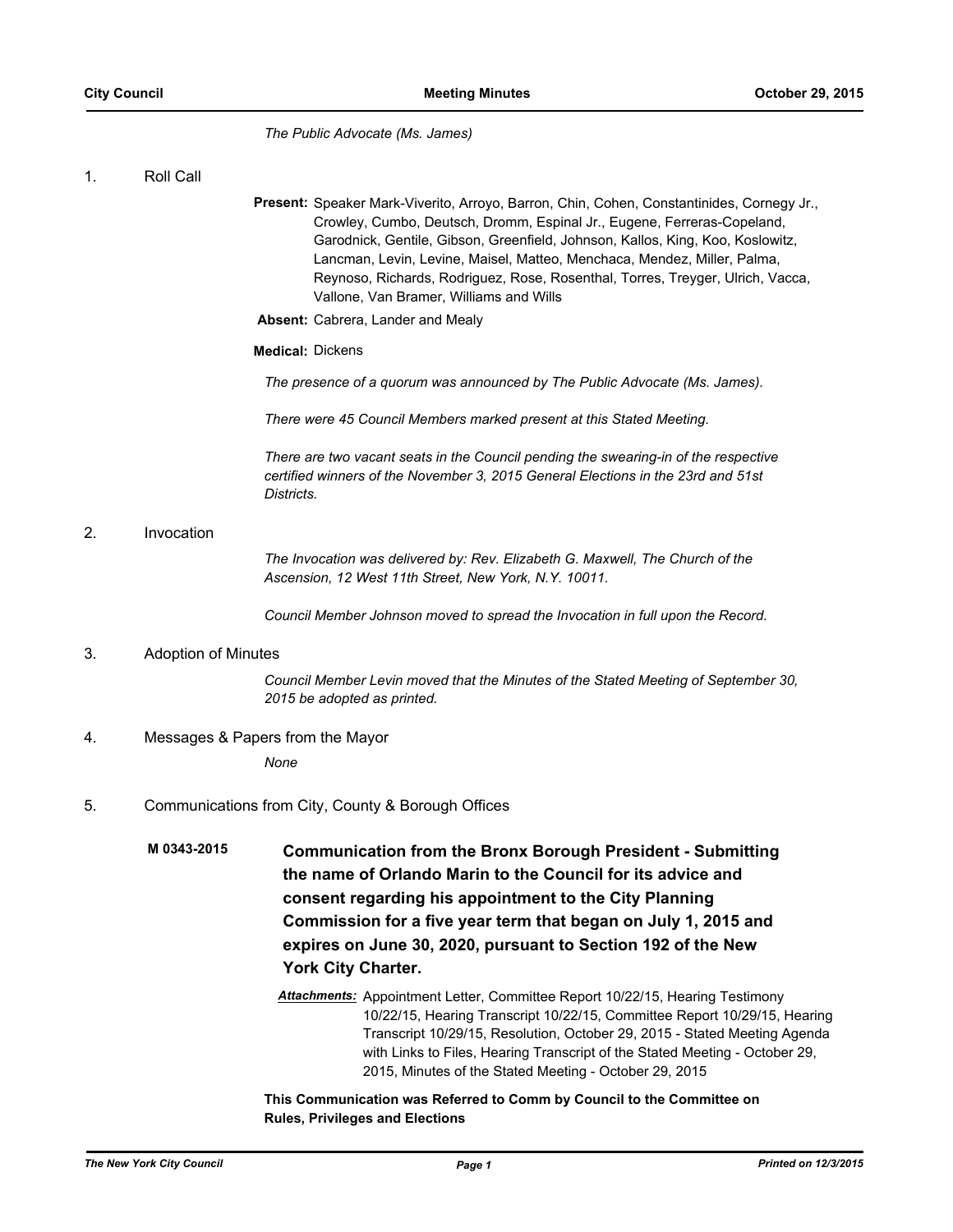| M 0344-2015 | Communication from the Office of Management & Budget -           |
|-------------|------------------------------------------------------------------|
|             | Transfer City funds between various agencies in Fiscal Year 2016 |
|             | to implement changes to the City's expense budget, pursuant to   |
|             | Section 107(b) of the New York City Charter. (MN-1).             |

*Attachments:* FY'16 Budget Modification (MN-1), Memorandum, Committee Report, Hearing Transcript, Resolution, October 29, 2015 - Stated Meeting Agenda with Links to Files, Hearing Transcript of the Stated Meeting - October 29, 2015, Minutes of the Stated Meeting - October 29, 2015

# **This Communication was Referred to Comm by Council to the Committee on Finance**

6. Petitions and Communications

*None*

7. Land Use Call-Ups

# **By Council Member Johnson: Pursuant to Rule 11.20(b) of the Council and §20-226 or §20-225 of the New York City Administrative Code, the Council resolves that the action of the Department of Consumer Affairs approving an unenclosed sidewalk café located at 270 6th Avenue, Borough of Manhattan, Community Board No. 2, Application No. 20165077 TCM shall be subject to review by the Council. M 0345-2015**

*Attachments:* October 29, 2015 - Stated Meeting Agenda with Links to Files, Hearing Transcript of the Stated Meeting - October 29, 2015, Minutes of the Stated Meeting - October 29, 2015

# **A motion was made that this Land Use Call-Up be Approved, by Council approved by consent Roll Call.**

*The Public Advocate (Ms. James) put the question whether the Council would agree with and adopt such motion which was decided in the affirmative by the following vote:*

*At this point, the Public Advocate (Ms. James) declared that the aforementioned item was adopted and referred to the Committee on Land Use and to the appropriate Land Use Subcommittee.*

Passed The Consent Agenda

# **A motion was made that these files be approved by consent vote.**

- Affirmative: 45 Speaker Mark-Viverito, Arroyo, Barron, Chin, Cohen, Constantinides, Cornegy Jr., Crowley, Cumbo, Deutsch, Dromm, Espinal Jr., Eugene, Ferreras-Copeland, Garodnick, Gentile, Gibson, Greenfield, Johnson, Kallos, King, Koo, Koslowitz, Lancman, Levin, Levine, Maisel, Matteo, Menchaca, Mendez, Miller, Palma, Reynoso, Richards, Rodriguez, Rose, Rosenthal, Torres, Treyger, Ulrich, Vacca, Vallone, Van Bramer, Williams and Wills
	- **Absent:** 3 Cabrera, Lander and Mealy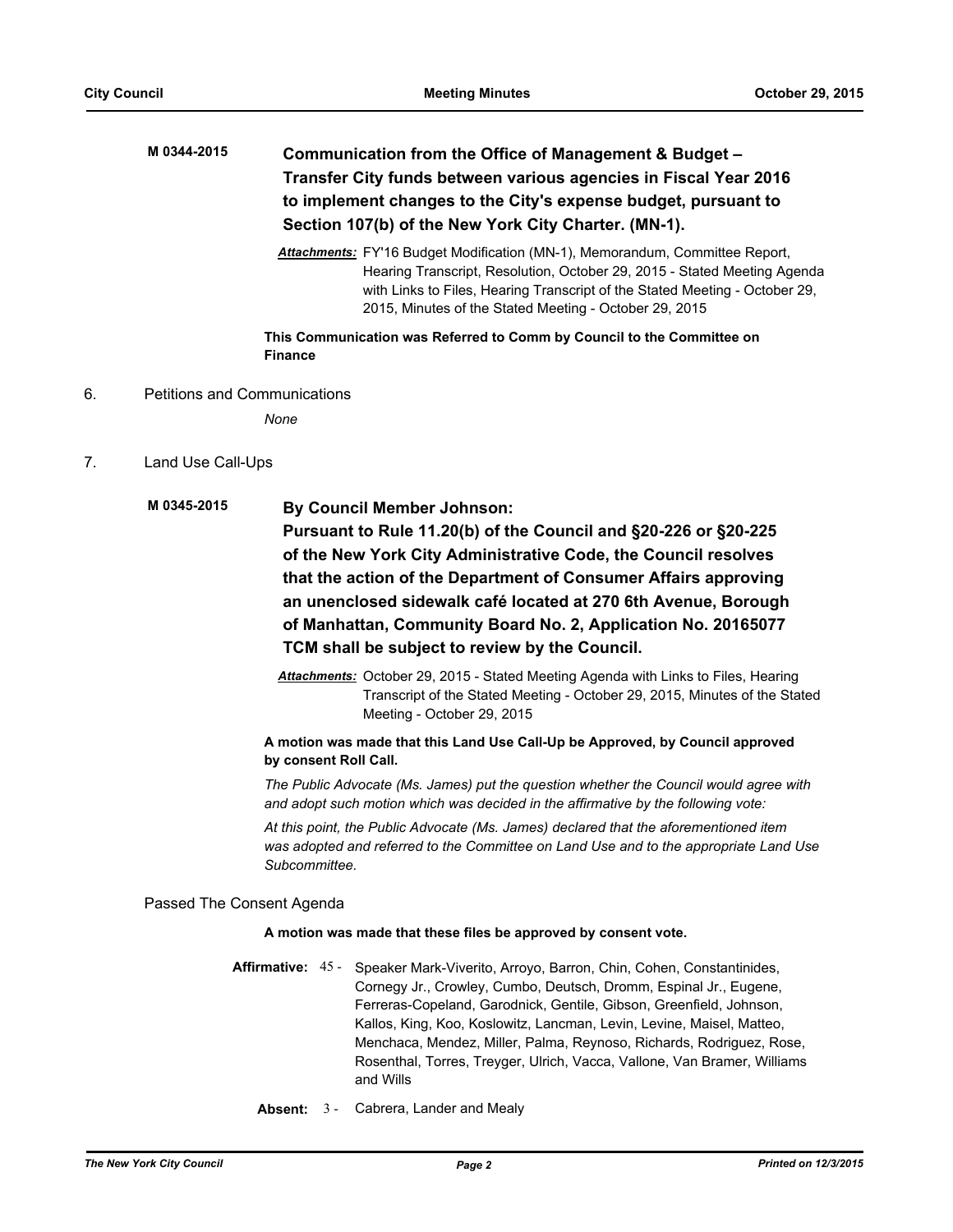## **Medical:** 1 - Dickens

- 8. Communication from the Speaker
- 9. Discussion of General Orders
- 10. Reports of Special Committees

*None*

11. Reports of Standing Committees

Report of the Committee on Education

## **A Local Law to amend the administrative code of the city of New York, in relation to requiring the department of education to report information on physical education in New York city schools. Int 0644-2015-B**

*Attachments:* Summary of Int. No. 644, Int. No. 644 - 2/12/15, Proposed Int. No. 644-A - 6/17/15, Committee Report 6/17/15, Hearing Testimony 6/17/15, Hearing Transcript 6/17/15, Committee Report 10/27/15, Hearing Transcript 10/27/15, October 29, 2015 - Stated Meeting Agenda with Links to Files, Int. No. 644-B - FINAL, Hearing Transcript of the Stated Meeting - October 29, 2015, Fiscal Impact Statement, Mayor's Letter, Minutes of the Stated Meeting - October 29, 2015

**A motion was made that this Introduction be Approved by Council approved by consent Roll Call.**

**Enactment No:** 2015/102

Report of the Committee on Finance

#### **Resolution approving the new designation and changes in the designation of certain organizations to receive funding in the Expense Budget Res 0888-2015**

*Attachments:* Charts for Resolution, Committee Report, Hearing Transcript, October 29, 2015 - Stated Meeting Agenda with Links to Files, Hearing Transcript of the Stated Meeting - October 29, 2015, Minutes of the Stated Meeting - October 29, 2015

**A motion was made that this Resolution be Approved, by Council approved by consent Roll Call.**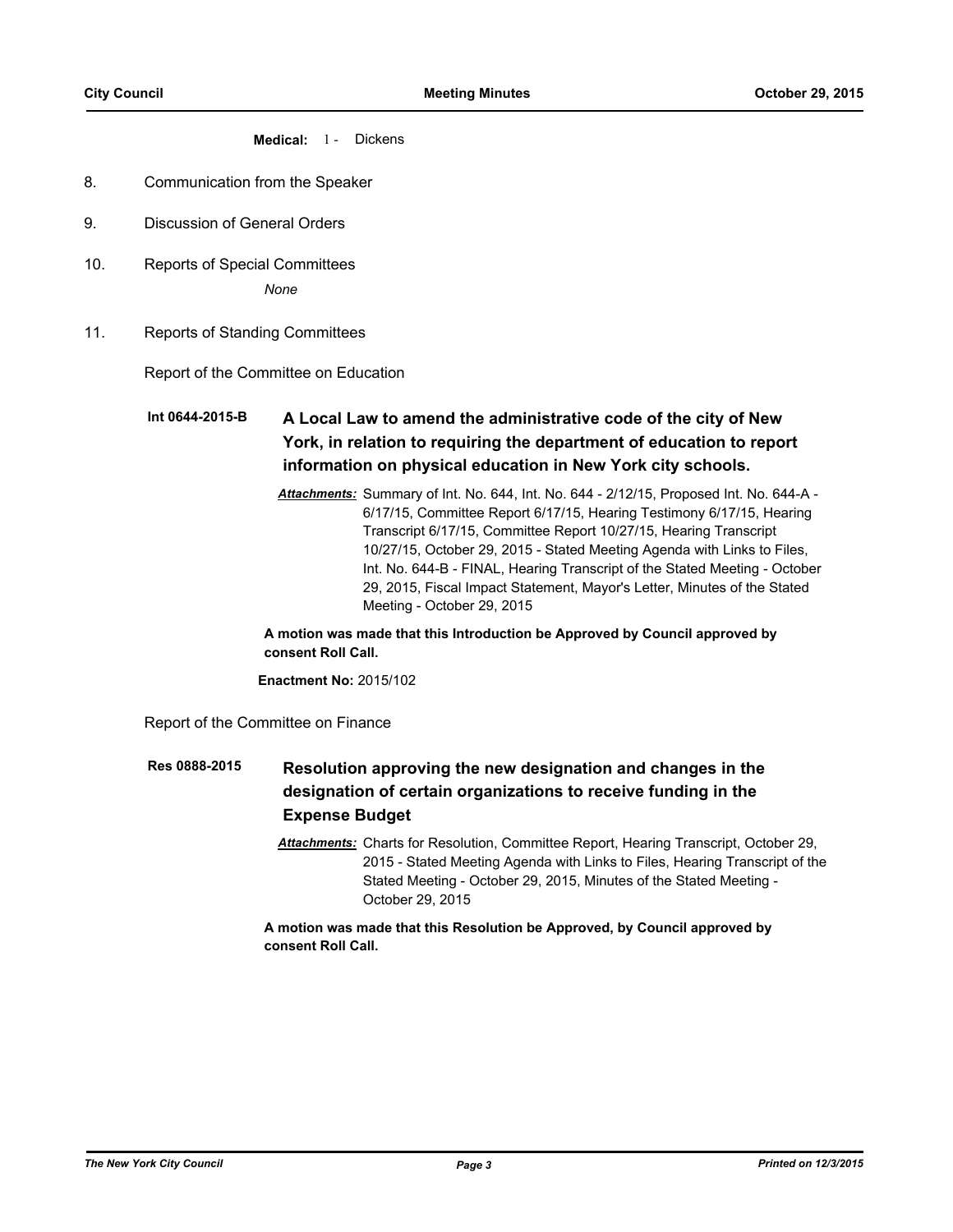# **Communication from the Office of Management & Budget – Transfer City funds between various agencies in Fiscal Year 2016 to implement changes to the City's expense budget, pursuant to Section 107(b) of the New York City Charter. (MN-1). M 0344-2015**

*Attachments:* FY'16 Budget Modification (MN-1), Memorandum, Committee Report, Hearing Transcript, Resolution, October 29, 2015 - Stated Meeting Agenda with Links to Files, Hearing Transcript of the Stated Meeting - October 29, 2015, Minutes of the Stated Meeting - October 29, 2015

**A motion was made that this Communication be Approved, by Council approved by consent Roll Call.**

# **RESOLUTION APPROVING THE MODIFICATION (MN-1) OF UNITS OF APPROPRIATION AND THE TRANSFER OF CITY FUNDS BETWEEN AGENCIES PROPOSED BY THE MAYOR PURSUANT TO SECTION 107(b) OF THE NEW YORK CITY CHARTER Res 0893-2015**

*Attachments:* FY'16 Budget Modification (MN-1), Memorandum, Committee Report, October 29, 2015 - Stated Meeting Agenda with Links to Files, Hearing Transcript of the Stated Meeting - October 29, 2015, Minutes of the Stated Meeting - October 29, 2015

**A motion was made that this Resolution be Approved, by Council approved by consent Roll Call.**

#### **French Apartments, Block 753, Lot 56; Manhattan, Community District No. 4, Council District No. 3. LU 0295-2015**

*Attachments:* Housing Preservation & Development Approval Letter, Memorandum, Resolution, Hearing Transcript, October 29, 2015 - Stated Meeting Agenda with Links to Files, Hearing Transcript of the Stated Meeting - October 29, 2015, Minutes of the Stated Meeting - October 29, 2015

**A motion was made that this Land Use Application be Approved, by Council approved by consent Roll Call.**

**Resolution approving an exemption from real property taxes for property located at (Block 753, Lot 56) Manhattan, pursuant to Section 577 of the Private Housing Finance Law (Preconsidered L.U. No. 295). Res 0894-2015**

> *Attachments:* Housing Preservation & Development Approval Letter, Memorandum, October 29, 2015 - Stated Meeting Agenda with Links to Files, Hearing Transcript of the Stated Meeting - October 29, 2015, Minutes of the Stated Meeting - October 29, 2015

**A motion was made that this Resolution be Approved, by Council approved by consent Roll Call.**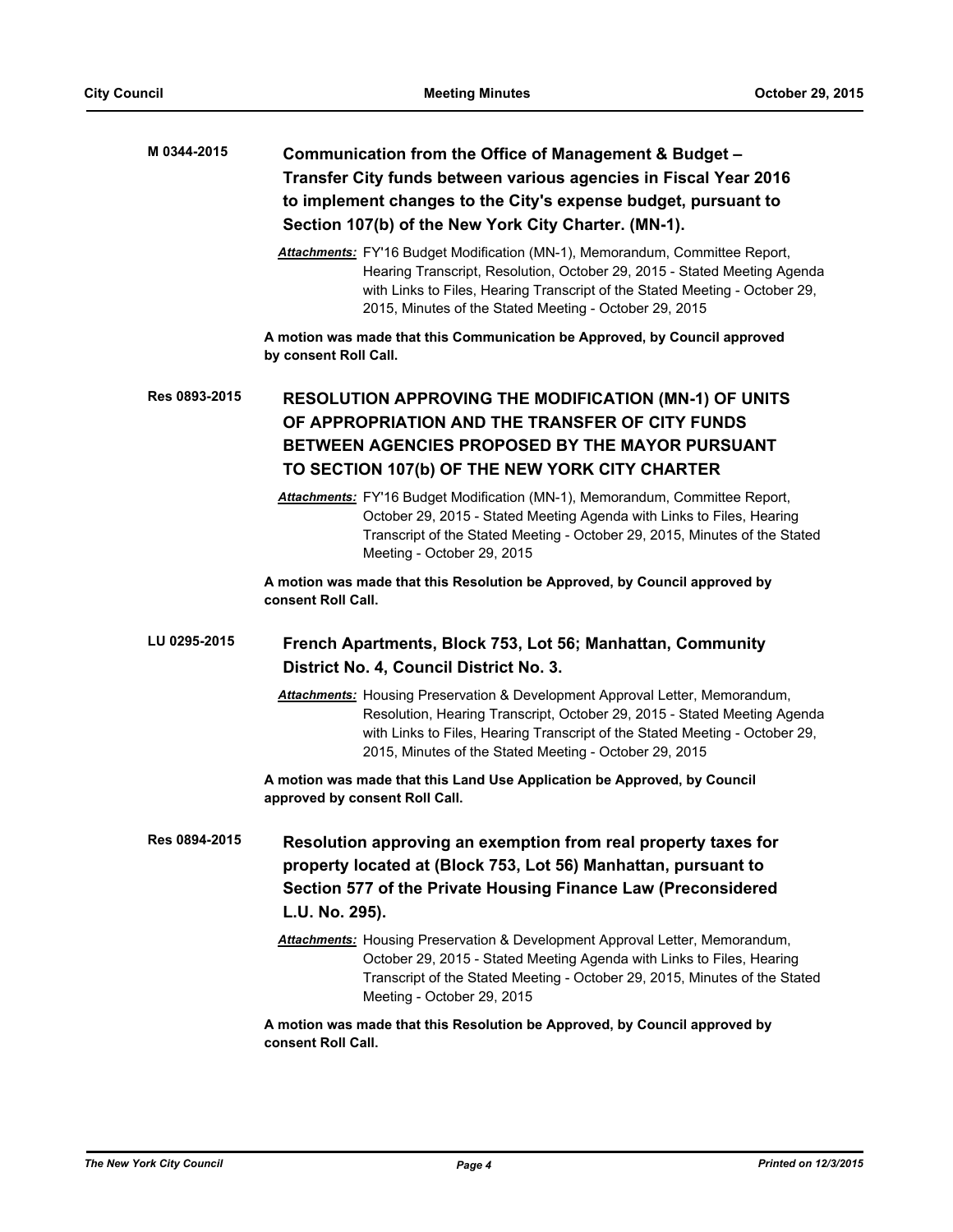| LU 0296-2015  | John Paul II Apartments, Block 2026, Lot 33; Manhattan,<br><b>Community District No. 10, Council District No. 9.</b>                                                                                                                                                                                     |
|---------------|----------------------------------------------------------------------------------------------------------------------------------------------------------------------------------------------------------------------------------------------------------------------------------------------------------|
|               | <b>Attachments:</b> Housing Preservation & Development Approval Letter, Memorandum,<br>Resolution, Hearing Transcript, October 29, 2015 - Stated Meeting Agenda<br>with Links to Files, Hearing Transcript of the Stated Meeting - October 29,<br>2015, Minutes of the Stated Meeting - October 29, 2015 |
|               | A motion was made that this Land Use Application be Approved, by Council<br>approved by consent Roll Call.                                                                                                                                                                                               |
| Res 0895-2015 | Resolution approving an exemption from real property taxes for<br>property located at (Block 2026, Lot 33) Manhattan, pursuant to<br>Section 577 of the Private Housing Finance Law (Preconsidered<br>L.U. No. 296).                                                                                     |
|               | <b>Attachments:</b> Housing Preservation & Development Approval Letter, Memorandum,<br>October 29, 2015 - Stated Meeting Agenda with Links to Files, Hearing<br>Transcript of the Stated Meeting - October 29, 2015, Minutes of the Stated<br>Meeting - October 29, 2015                                 |
|               | A motion was made that this Resolution be Approved, by Council approved by<br>consent Roll Call.                                                                                                                                                                                                         |
| LU 0297-2015  | Ahi Ezer Apartments, Block 6682, Lot 45 and Block 6683, Lot 52;<br>Brooklyn, Community District No. 15, Council District No. 47.                                                                                                                                                                         |
|               | Attachments: Housing Preservation & Development Approval Letter, Memorandum,<br>Resolution, Hearing Transcript, October 29, 2015 - Stated Meeting Agenda<br>with Links to Files, Hearing Transcript of the Stated Meeting - October 29,<br>2015, Minutes of the Stated Meeting - October 29, 2015        |
|               | A motion was made that this Land Use Application be Approved, by Council<br>approved by consent Roll Call.                                                                                                                                                                                               |
| Res 0896-2015 | Resolution approving an exemption from real property taxes for<br>property located at (Block 6682, Lot 45 and Block 6683, Lot 52)<br>Brooklyn, pursuant to Section 577 of the Private Housing Finance<br>Law (Preconsidered L.U. No. 297).                                                               |
|               | Attachments: Housing Preservation & Development Approval Letter, Memorandum,<br>October 29, 2015 - Stated Meeting Agenda with Links to Files, Hearing<br>Transcript of the Stated Meeting - October 29, 2015, Minutes of the Stated<br>Meeting - October 29, 2015                                        |
|               | A motion was made that this Resolution be Approved, by Council approved by                                                                                                                                                                                                                               |

**consent Roll Call.**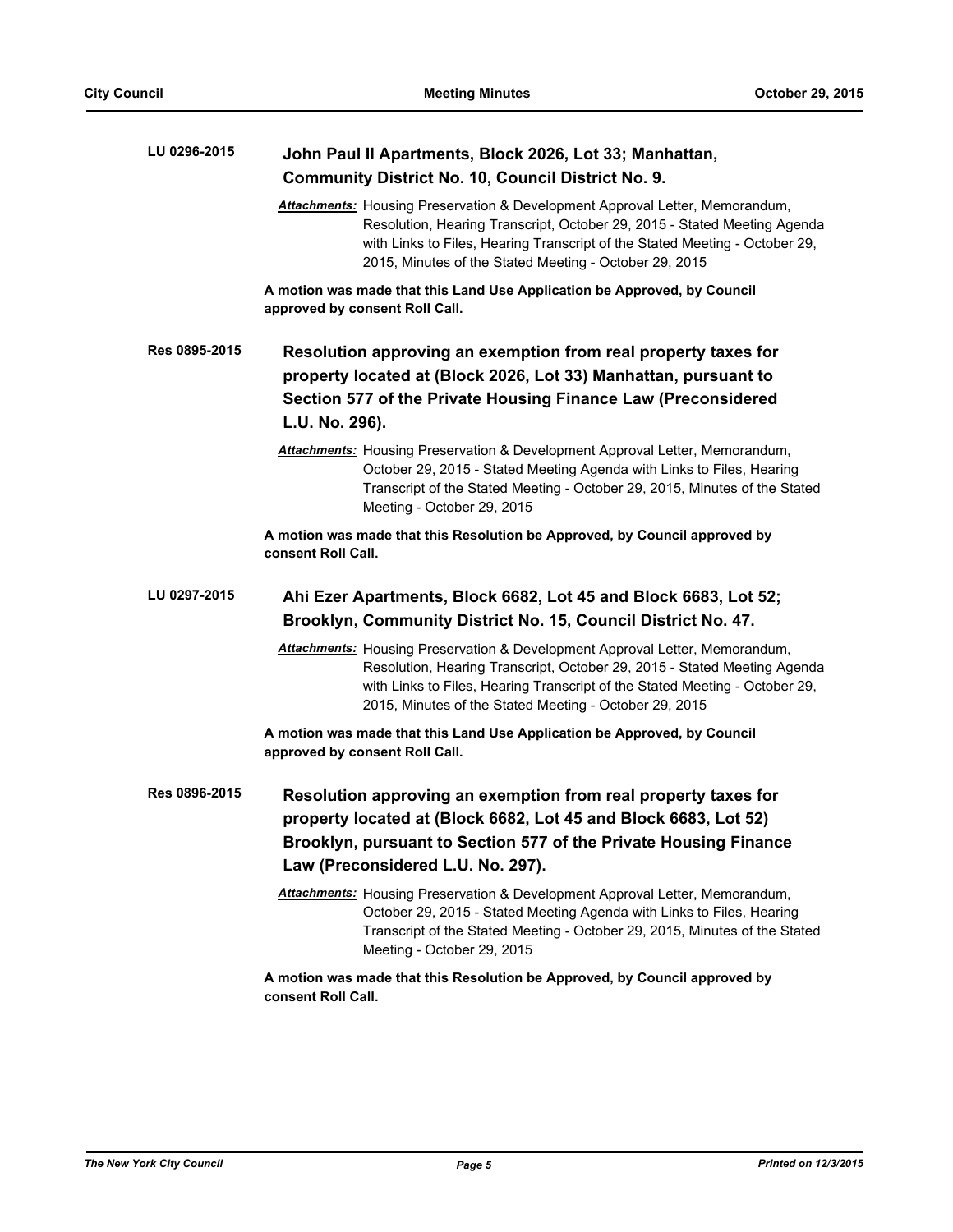| LU 0298-2015 | Central Harlem Mutual Housing Association, Block 1391, Lot 39; |
|--------------|----------------------------------------------------------------|
|              | Brooklyn, Community District No. 8, Council District No. 41.   |

*Attachments:* Housing Preservation & Development Approval Letter, Central Harlem Supplementary Letter, Memorandum, Resolution, Hearing Transcript, October 29, 2015 - Stated Meeting Agenda with Links to Files, Hearing Transcript of the Stated Meeting - October 29, 2015, Minutes of the Stated Meeting - October 29, 2015

**A motion was made that this Land Use Application be Approved, by Council approved by consent Roll Call.**

**Resolution approving an exemption from real property taxes for property located at (Block 1391, Lot 39) Brooklyn, pursuant to Section 577 of the Private Housing Finance Law (Preconsidered L.U. No. 298). Res 0897-2015**

> *Attachments:* Housing Preservation & Development Approval Letter, Central Harlem Supplementary Letter, Memorandum, October 29, 2015 - Stated Meeting Agenda with Links to Files, Hearing Transcript of the Stated Meeting - October 29, 2015, Minutes of the Stated Meeting - October 29, 2015

**A motion was made that this Resolution be Approved, by Council approved by consent Roll Call.**

Report of the Committee on Land Use

**Application No. C 150447 ZSR submitted by New York Wheel LLC pursuant to Sections 197-c and 201 of the New York City Charter for the grant of a special permit pursuant to Section 128-61 of the Zoning Resolution to allow the modification of a development plan for an observation wheel, accessory parking terminal, a public parking garage with a maximum of 950 spaces, and an improvement plan for a waterfront esplanade on property located at Parcel 1 of the North Waterfront Subdistrict (Block 2, Lots 22, 9018, 18 and part of Lot 20) Borough of Staten Island, Community Board 1, Council District 49. This application is subject to review and action by the Land Use Committee only if appealed to the Council pursuant to Charter Section 197-d(b)(2) or called up by vote of the Council pursuant to Charter Section 197-d(b)(3). LU 0288-2015**

> *Attachments:* October 15, 2015 - Stated Meeting Agenda with Links to Files, Land Use Calendar - Week of October 19, 2015 - October 23, 2015, Hearing Testimony - Zoning 10-20-15, Land Use Calendar - October 22, Hearing Transcript - Land Use 10/22/15, Hearing Transcripts - Zoning 10/20/15, Hearing Transcript of the Stated Meeting - October 29, 2015, Committee Report, Resolution, Minutes of the Stated Meeting - October 29, 2015

**A motion was made that this Land Use Application be Approved, by Council approved by consent Roll Call.**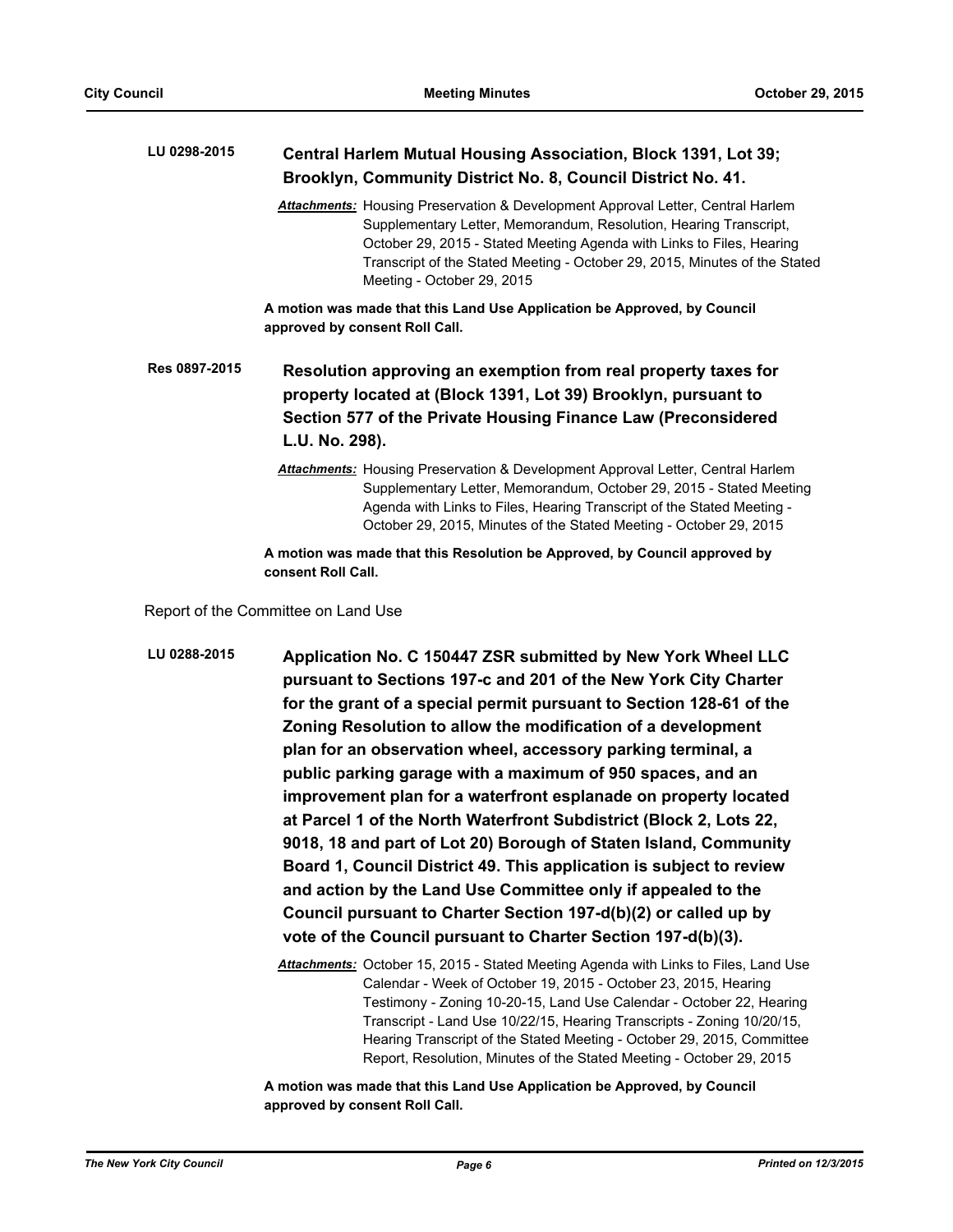**Resolution approving the decision of the City Planning Commission on ULURP No. C 150447 ZSR (L.U. No. 288), for the grant of a special permit pursuant to Section 128-61 of the Zoning Resolution to allow for the development of an Observation Wheel, accessory terminal building, public parking garage with a maximum of 950 spaces, and an improvement plan for a Waterfront Esplanade, on property located on Parcel 1 in the North Waterfront Subdistrict (Block 2, Lots 22, 9018, 18 and p/o Lot 20), within the Special St. George District, Community District 1, Borough of Staten Island. Res 0898-2015**

> *Attachments:* October 29, 2015 - Stated Meeting Agenda with Links to Files, Hearing Transcript of the Stated Meeting - October 29, 2015, Committee Report, Minutes of the Stated Meeting - October 29, 2015

**A motion was made that this Resolution be Approved, by Council approved by consent Roll Call.**

- **Application No. M 780389(B) ZSK submitted by Hamilton Plaza Associates pursuant to a previously approved restrictive declaration for the modification of the restrictive declaration to allow for the change of use and enlargement of the third floor of an existing four story building located at 1-37 12th Street (Block 1007, Lot 172; Block 1025, Lots 1, 16, 18, 20, and 200) Borough of Brooklyn, Community Board 6, Council District 39. LU 0289-2015**
	- *Attachments:* October 15, 2015 Stated Meeting Agenda with Links to Files, Land Use Calendar - Week of October 19, 2015 - October 23, 2015, Land Use Calendar - October 22, Hearing Transcripts - Zoning 10/20/15, Hearing Testimony - Zoning 10-20-15, Hearing Transcript - Land Use 10/22/15, Hearing Transcript of the Stated Meeting - October 29, 2015, Committee Report, Resolution, Minutes of the Stated Meeting - October 29, 2015

*Approved with Modifications*

**A motion was made that this Land Use Application be Approved, by Council approved by consent Roll Call.**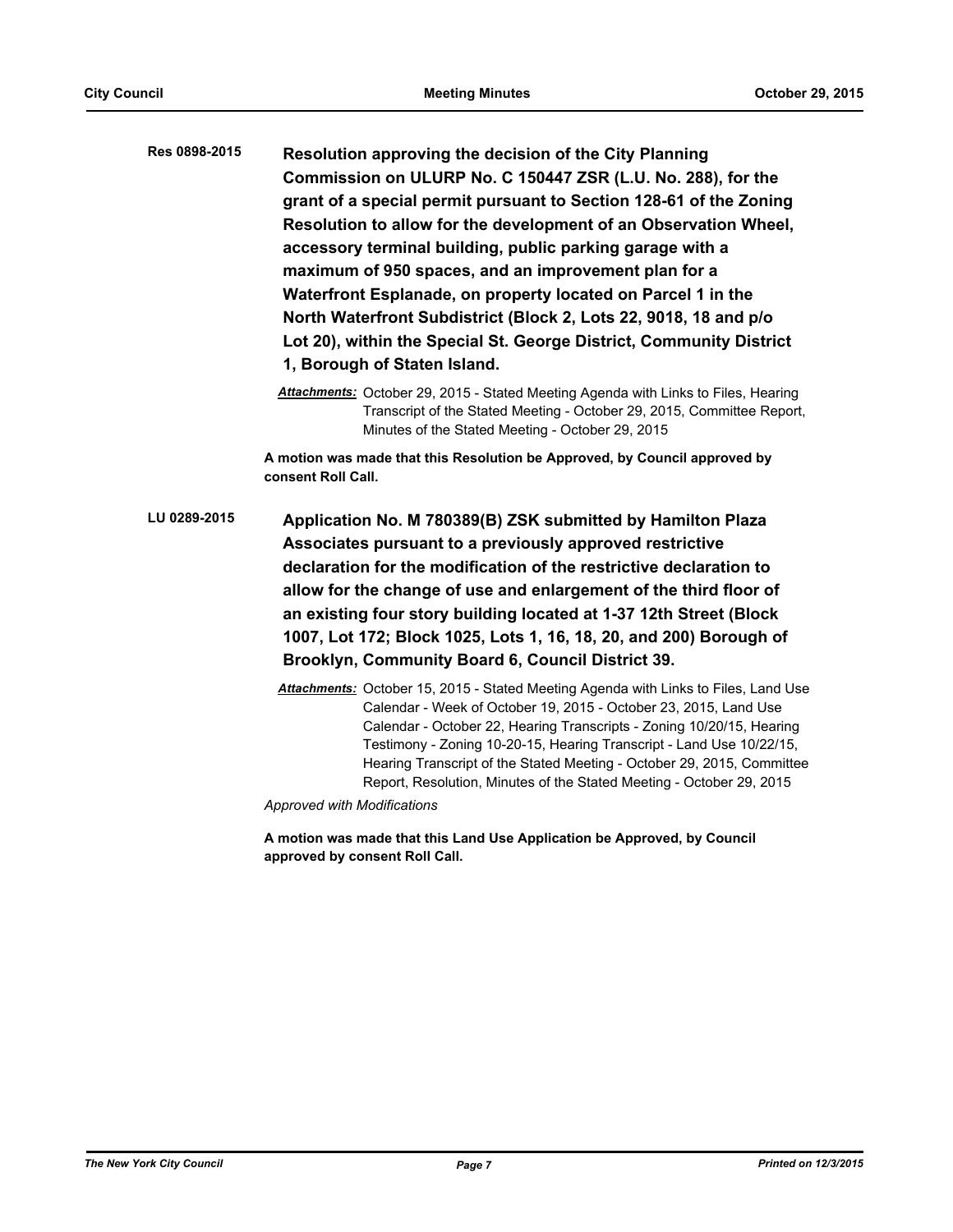| Res 0899-2015 | Resolution approving with modifications the decision of the City    |
|---------------|---------------------------------------------------------------------|
|               | Planning Commission on Application No. M 780389 (B) ZSK, for        |
|               | the modification of a previously approved restrictive declaration,  |
|               | to facilitate a change in use and an increase of 2,364 square feet  |
|               | of floor area on the third floor of an existing 4-story building on |
|               | property located at 1-37 12th Street (Block 1007, Lot 172; Block    |
|               | 1025, Lots 1, 16, 18, 20 and 200) (the "Project Site"), in an M1-2  |
|               | District, Borough of Brooklyn (L.U. No. 289).                       |
|               |                                                                     |

*Attachments:* October 29, 2015 - Stated Meeting Agenda with Links to Files, Hearing Transcript of the Stated Meeting - October 29, 2015, Committee Report, Minutes of the Stated Meeting - October 29, 2015

*Approved with Modifications*

**A motion was made that this Resolution be Approved, by Council approved by consent Roll Call.**

- **Application No. 20165172 HAX submitted by the New York City Department of Housing Preservation and Development for a real property tax exemption pursuant to Section 577 of the Private Housing Finance Law, for properties located on Block 2728, Lots 16 and 19, Block 2745, Lot 36, Block 2752, Lot 17, Block 2754, Lot 69, Block 2974, Lot 22, and Block 2979, Lot 2, Borough of the Bronx, Community Boards 3, Council District 17. LU 0293-2015**
	- *Attachments:* October 15, 2015 Stated Meeting Agenda with Links to Files, Land Use Calendar - Week of October 19, 2015 - October 23, 2015, Hearing Testimony - Planning 10-20-15, Land Use Calendar - October 22, Hearing Transcript - Planning 10/20/15, Hearing Transcript - Land Use 10/22/15, Hearing Transcript of the Stated Meeting - October 29, 2015, Committee Report, Resolution, Minutes of the Stated Meeting - October 29, 2015

**A motion was made that this Land Use Application be Approved, by Council approved by consent Roll Call.**

**Resolution to approve a real property tax exemption pursuant to Section 577 of the Private Housing Finance Law (PHFL), for the Exemption Area located at Block 2728, Lot 16; Block 2728, Lot 19; Block 2745, Lot 36; Block 2752, Lot 17; Block 2754, Lot 69; Block 2974, Lot 22; and Block 2979, Lot 2); Community District 3, Borough of the Bronx (L.U. No. 293; 20165172 HAX). Res 0900-2015**

> *Attachments:* October 29, 2015 - Stated Meeting Agenda with Links to Files, Hearing Transcript of the Stated Meeting - October 29, 2015, Committee Report, Minutes of the Stated Meeting - October 29, 2015

**A motion was made that this Resolution be Approved, by Council approved by consent Roll Call.**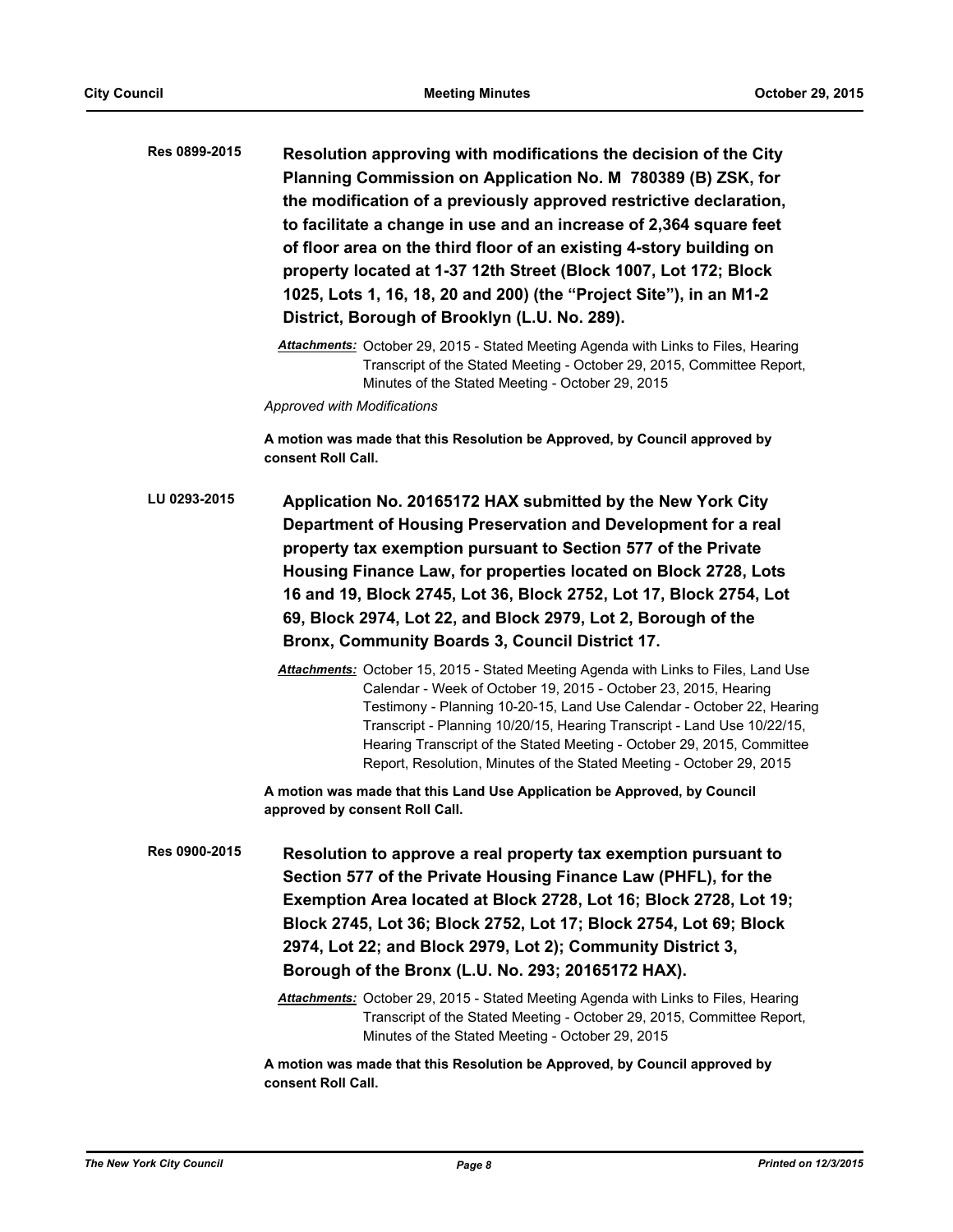**Application No. C 150358 HAK submitted by the New York City Department of Housing Preservation and Development pursuant to Article 16 of the General Municipal Law and Section 197-c of the New York City Charter for an Urban Development Action Area designation and project approval and disposition of city-owned property at 337 Berry Street and 99/101 South 5th Street (Block 2443, Lots 6, 37, and 41), Borough of Brooklyn, Community Board 1, Council District 34. LU 0294-2015**

> *Attachments:* October 15, 2015 - Stated Meeting Agenda with Links to Files, Land Use Calendar - Week of October 19, 2015 - October 23, 2015, Hearing Testimony - Planning 10-20-15, Hearing Transcript - Planning 10/20/15, Land Use Calendar - October 22, Hearing Transcript - Land Use 10/22/15, Hearing Transcript of the Stated Meeting - October 29, 2015, Committee Report, Resolution, Minutes of the Stated Meeting - October 29, 2015

**A motion was made that this Land Use Application be Approved, by Council approved by consent Roll Call.**

**Resolution approving the application submitted by the New York City Department of Housing Preservation and Development ("HPD") and the decision of the City Planning Commission, ULURP No. C 150358 HAK, approving the designation of property located at 337 Berry Street (Block 2443, Lot 6), 101 South 5th Street (Block 2443, Lot 37), and 99 South 5th Street (Block 2443, Lot 41), Borough of Brooklyn, as an Urban Development Action Area, approving an Urban Development Action Area Project, and approving the disposition of city-owned property located at 337 Berry Street (Block 2443, Lot 6), 101 South 5th Street (Block 2443, Lot 37), and 99 South 5th Street (Block 2443, Lot 41) to a developer selected by HPD (L.U. No. 294; C 150358 HAK). Res 0901-2015**

> *Attachments:* October 29, 2015 - Stated Meeting Agenda with Links to Files, Hearing Transcript of the Stated Meeting - October 29, 2015, Committee Report, Minutes of the Stated Meeting - October 29, 2015

**A motion was made that this Resolution be Approved, by Council approved by consent Roll Call.**

Report of the Committee on Rules, Privileges, and Elections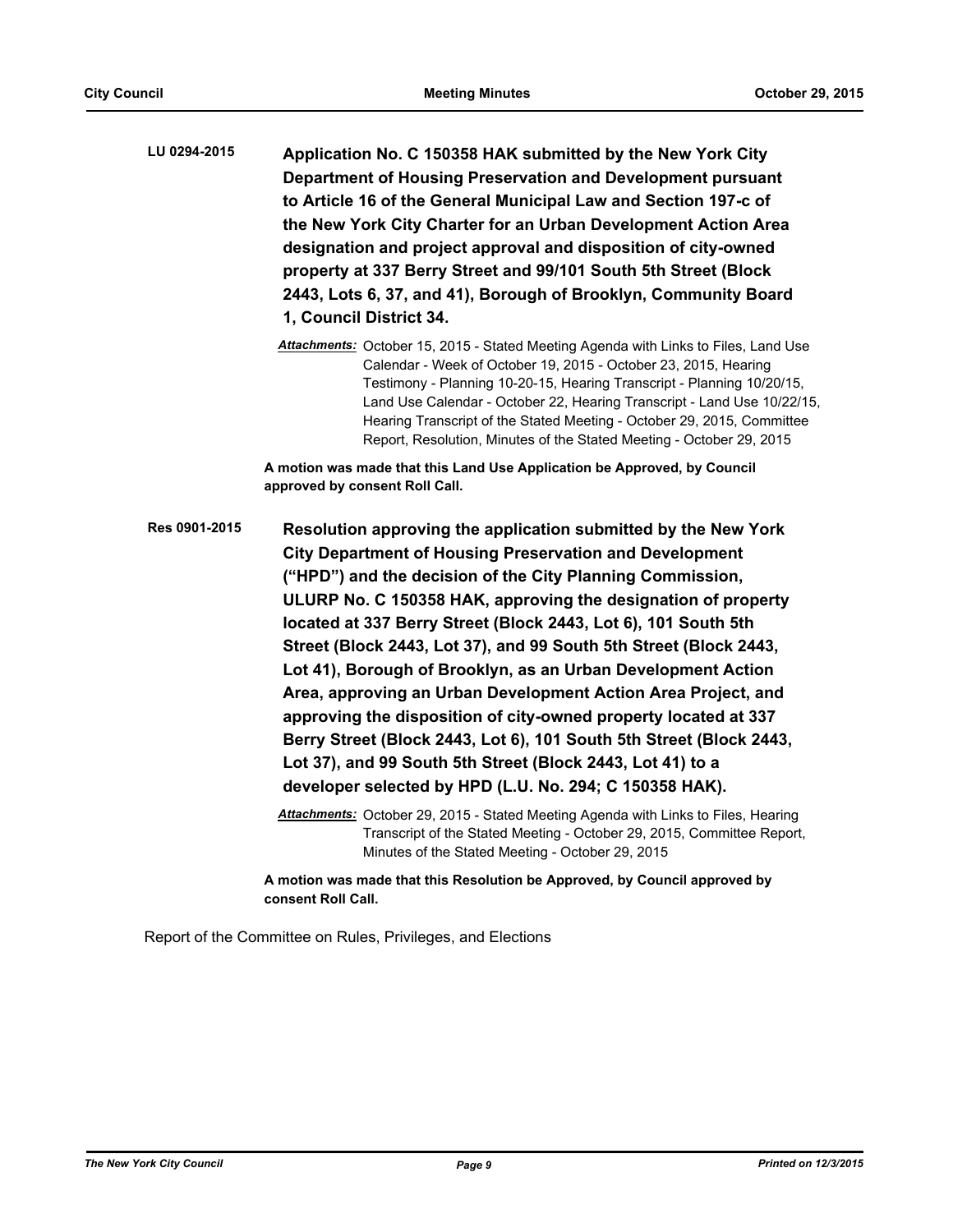- **Communication from the Bronx Borough President Submitting the name of Orlando Marin to the Council for its advice and consent regarding his appointment to the City Planning Commission for a five year term that began on July 1, 2015 and expires on June 30, 2020, pursuant to Section 192 of the New York City Charter. M 0343-2015**
	- *Attachments:* Appointment Letter, Committee Report 10/22/15, Hearing Testimony 10/22/15, Hearing Transcript 10/22/15, Committee Report 10/29/15, Hearing Transcript 10/29/15, Resolution, October 29, 2015 - Stated Meeting Agenda with Links to Files, Hearing Transcript of the Stated Meeting - October 29, 2015, Minutes of the Stated Meeting - October 29, 2015

**A motion was made that this Communication be Approved, by Council approved by consent Roll Call.**

# **RESOLUTION APPROVING THE RE-APPOINTMENT BY THE BRONX BOROUGH PRESIDENT OF ORLANDO MARIN AS A MEMBER OF THE NEW YORK CITY PLANNING COMMISSION. Res 0902-2015**

*Attachments:* Appointment Letter, Committee Report 10/22/15, Committee Report 10/29/15, October 29, 2015 - Stated Meeting Agenda with Links to Files, Hearing Transcript of the Stated Meeting - October 29, 2015, Minutes of the Stated Meeting - October 29, 2015

**A motion was made that this Resolution be Approved, by Council approved by consent Roll Call.**

Report of the Committee on Transportation

### **A Local Law to amend the administrative code of the city of New York, in relation to requiring the compilation of bike share usage data Int 0210-2014-A**

*Attachments:* Summary of Int. No. 210-A, Int. No. 210 - 3/26/14, Committee Report 4/15/15, Hearing Testimony 4/15/15, Hearing Transcript 4/15/15, Committee Report 10/27/15, Hearing Transcript 10/27/15 (Part 1), Hearing Transcript 10/27/15 (Part 2), Committee Report - Stated Meeting, October 29, 2015 - Stated Meeting Agenda with Links to Files, Int. No. 210-A - FINAL, Hearing Transcript of the Stated Meeting - October 29, 2015, Fiscal Impact Statement, Mayor's Letter, Minutes of the Stated Meeting - October 29, 2015

# **A motion was made that this Introduction be Approved by Council approved by consent Roll Call.**

**Enactment No:** 2015/099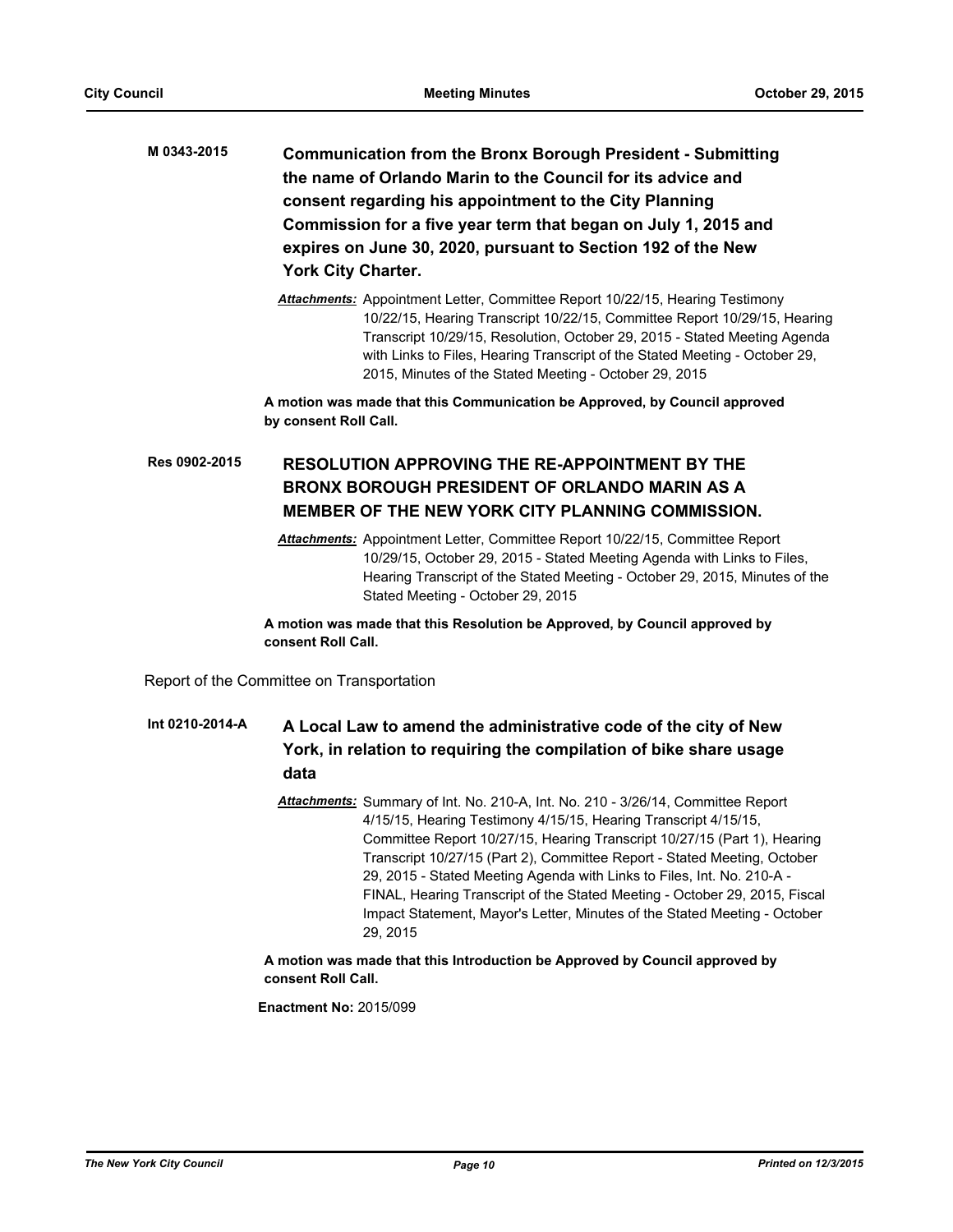#### **A Local Law to amend the administrative code of the city of New York, in relation to bike share financial reporting Int 0225-2014-A**

*Attachments:* Summary of Int. No. 225-A, Int. No. 225 - 3/26/14, Committee Report 4/15/15, Hearing Testimony 4/15/15, Hearing Transcript 4/15/15, Committee Report 10/27/15, Hearing Transcript 10/27/15 (Part 1), Hearing Transcript 10/27/15 (Part 2), Committee Report - Stated Meeting, October 29, 2015 - Stated Meeting Agenda with Links to Files, Int. No. 225-A - FINAL, Hearing Transcript of the Stated Meeting - October 29, 2015, Fiscal Impact Statement, Mayor's Letter, Minutes of the Stated Meeting - October 29, 2015

**A motion was made that this Introduction be Approved by Council approved by consent Roll Call.**

**Enactment No:** 2015/100

12. General Orders Calendar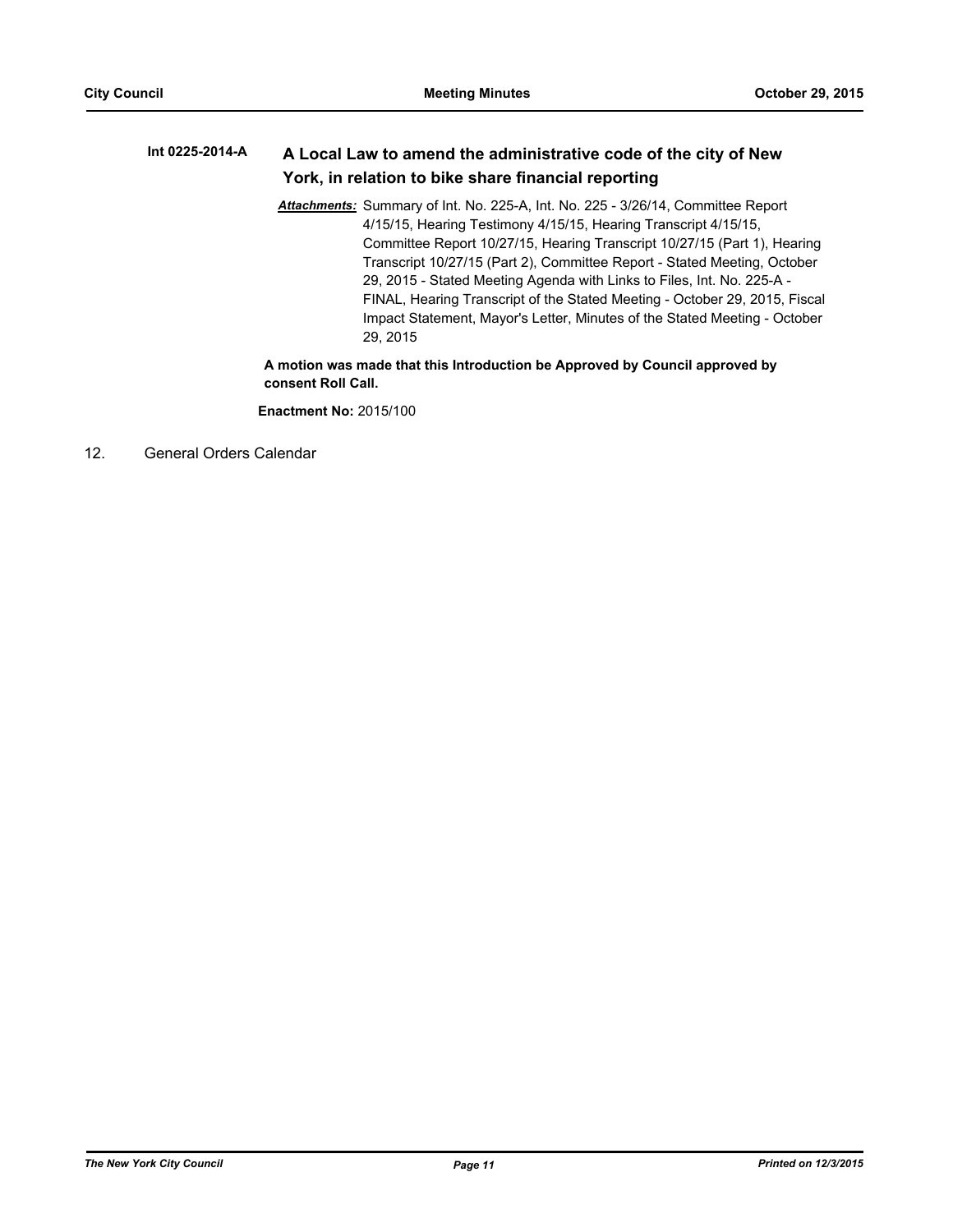# **T2014-0002 Commissioner of Deeds**

*Attachments:* Hearing Transcript - Charter Meeting 1/8/14, Hearing Transcript - Charter Meeting 1/22/14, Hearing Transcript - Stated Meeting 1/22/14, Hearing Transcript - Stated Meeting 2-4-14, Hearing Transcript - Stated Meeting 2-26-14, Hearing Transcript - Stated Meeting 3-12-14, Hearing Transcript - Stated Meeting 3-26-14, Hearing Transcript - Stated Meeting 4-10-14, Hearing Transcript - Stated Meeting 4-29-14, Hearing Transcript - Stated Meeting 5-14-14, Hearing Transcript - Stated Meeting 5-29-14, Hearing Transcript - Stated Meeting 6-11-14, Hearing Transcript - Stated Meeting 6-26-14, Hearing Transcript - Stated Meeting 7-24-14, Hearing Transcript - Stated Meeting 8-21-14, Hearing Transcript - Stated Meeting 9-10-14, Hearing Transcript - Stated Meeting 9-23-14, Hearing Transcript - Stated Meeting 10-7-14, Hearing Transcript - Stated Meeting 10-22-14, Hearing Transcript - Stated Meeting 11-13-14, Hearing Transcript - Stated Meeting 11-25-14, Hearing Transcript - Stated Meeting 12-8-14, Hearing Transcript - Stated Meeting 12-17-14, Hearing Transcript - Stated Meeting 1-7-15, Hearing Transcript - Stated Meeting 1-22-15, Hearing Transcript - Stated Meeting 2-12-15, February 26, 2015 - Stated Meeting Agenda with Links to Files, March 11, 2015 - Stated Meeting Agenda with Links to Files, Hearing Transcript - Stated Meeting 2-26-15, Hearing Transcript - Stated Meeting 3-11-15, March 31, 2015 - Stated Meeting Agenda with Links to Files, April 16, 2015 - Stated Meeting Agenda with Links to Files, Hearing Transcript - Stated Meeting 3-31-15, April 28, 2015 - Stated Meeting Agenda with Links to Files, Hearing Transcript - Stated Meeting 4-16-15, Hearing Transcript - Stated Meeting 4-28-15, Hearing Transcript - Stated Meeting 5-14-15, Minutes of the Stated Meeting - April 16, 2015, May 27, 2015 - Stated Meeting Agenda with Links to Files, Hearing Transcript - Stated Meeting 5-27-15, June 10, 2015 - Stated Meeting Agenda with Links to Files, Minutes of the Stated Meeting - April 28, 2015, Minutes of the Stated Meeting - January 22, 2014, Minutes of the Stated Meeting - February 4, 2014, Minutes of the Stated Meeting - February 26, 2014, Minutes of the Stated Meeting - March 12, 2014, Minutes of the Stated Meeting - March 26, 2014, Minutes of the Stated Meeting - April 10, 2014, Minutes of the Stated Meeting - April 29, 2014, Minutes of the Stated Meeting - May 14, 2014, Minutes of the Stated Meeting - May 29, 2014, Minutes of the Stated Meeting - June 11, 2014, Minutes of the Stated Meeting - June 26, 2014, Minutes of the Stated Meeting - July 24, 2014, Minutes of the Stated Meeting - September 23, 2014, Minutes of the Stated Meeting - October 7, 2014, Minutes of the Stated Meeting - October 22, 2014, Minutes of the Stated Meeting - November 13, 2014, Minutes of the Stated Meeting - November 25, 2014, Minutes of the Stated Meeting - December 8, 2014, Minutes of the Stated Meeting - December 17, 2014, Minutes of the Charter Meeting - January 7, 2015, Minutes of the Stated Meeting - January 22, 2015, Minutes of the Stated Meeting - February 12, 2015, Minutes of the Stated Meeting - February 26, 2015, Minutes of the Stated Meeting - March 11, 2015, Minutes of the Stated Meeting - March 31, 2015, Minutes of the Stated Meeting - May 14, 2015, June 26, 2015 - Stated Meeting Agenda with Links to Files, Minutes of the Stated Meeting - May 27, 2015, Hearing Transcript - Stated Meeting 6-10-15, July 23, 2015 - Stated Meeting Agenda with Links to Files, Minutes of the Stated Meeting - June 10, 2015, Minutes of the Stated Meeting - June 10, 2015, Minutes of the Stated Meeting - Recessed Meeting of June 10, 2015 held on June 26, 2015,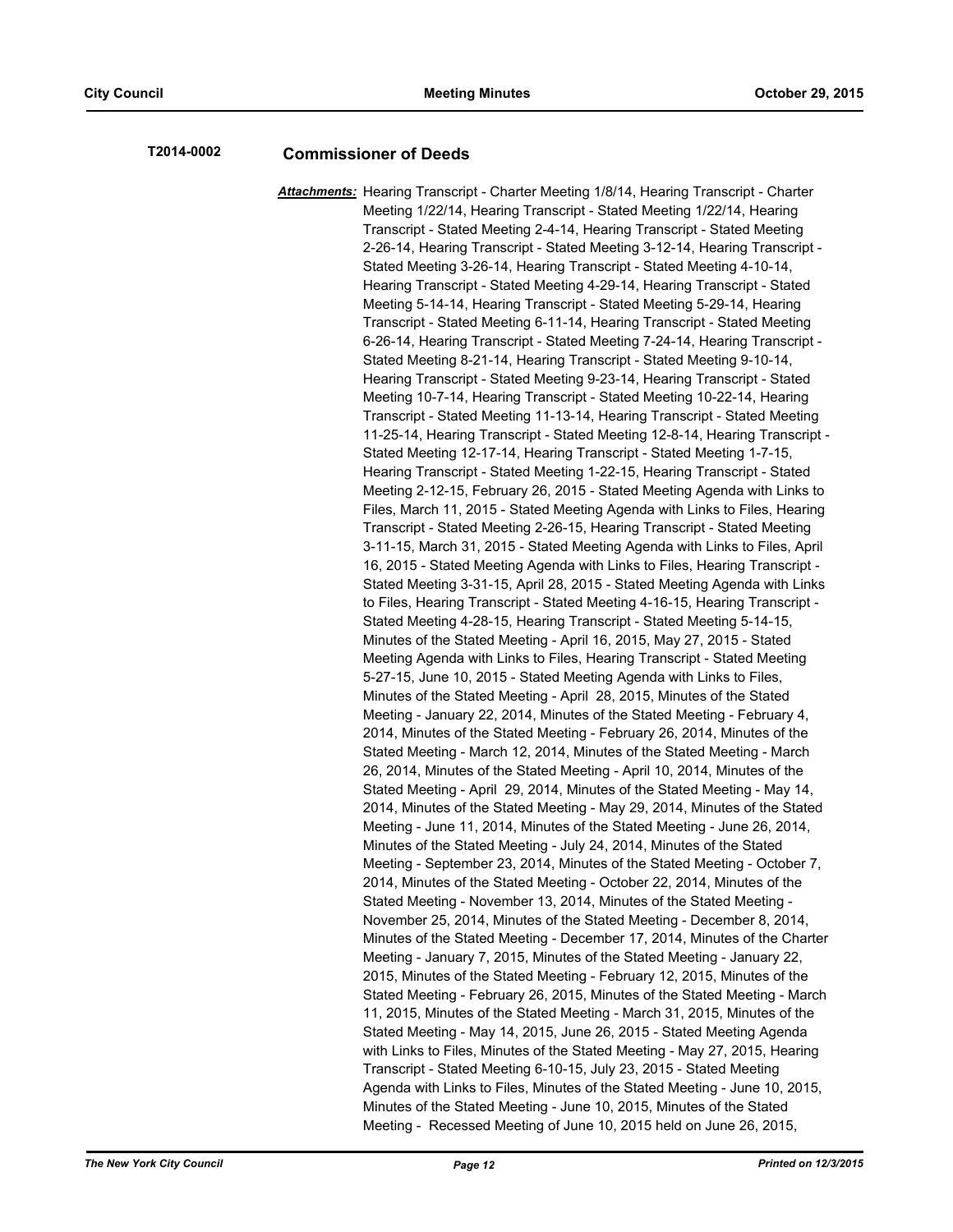Hearing Transcript of the Stated Meeting - July 23, 2015, August 13, 2015 - Stated Meeting Agenda with Links to Files, Hearing Transcript of the Stated Meeting - August 13, 2015, Minutes of the Stated Meeting - June 26, 2015, September 17, 2015 - Stated Meeting Agenda with Links to Files, Hearing Transcript of the Stated Meeting - September 17, 2015, Minutes of the Stated Meeting - July 23, 2015, Minutes of the Stated Meeting - August 13, 2015, September 30, 2015 - Stated Meeting Agenda with Links to Files, Hearing Transcript of the Stated Meeting - September 30, 2015, Hearing Transcript of the Stated Meeting - October 15, 2015, Minutes of the Stated Meeting - September 17, 2015, October 29, 2015 - Stated Meeting Agenda with Links to Files, Hearing Transcript of the Stated Meeting - October 29, 2015, Minutes of the Stated Meeting - September 30, 2015, November 10, 2015 - Stated Meeting Agenda with Links to Files, Hearing Transcript of the Stated Meeting - November 10, 2015, Minutes of the Stated Meeting - October 15, 2015, November 24, 2015 - Stated Meeting Agenda with Links to Files, Minutes of the Stated Meeting - October 29, 2015

**A motion was made that this Commissioner of Deeds be Approved, by Council approved by consent Roll Call.**

Coupled on General Order Calendar

Education

| Int 0644-2015-B | A Local Law to amend the administrative code of the city of New      |
|-----------------|----------------------------------------------------------------------|
|                 | York, in relation to requiring the department of education to report |
|                 | information on physical education in New York city schools.          |

*Attachments:* Summary of Int. No. 644, Int. No. 644 - 2/12/15, Proposed Int. No. 644-A - 6/17/15, Committee Report 6/17/15, Hearing Testimony 6/17/15, Hearing Transcript 6/17/15, Committee Report 10/27/15, Hearing Transcript 10/27/15, October 29, 2015 - Stated Meeting Agenda with Links to Files, Int. No. 644-B - FINAL, Hearing Transcript of the Stated Meeting - October 29, 2015, Fiscal Impact Statement, Mayor's Letter, Minutes of the Stated Meeting - October 29, 2015

**Enactment No:** 2015/102

Finance

**Resolution approving the new designation and changes in the designation of certain organizations to receive funding in the Expense Budget Res 0888-2015**

> *Attachments:* Charts for Resolution, Committee Report, Hearing Transcript, October 29, 2015 - Stated Meeting Agenda with Links to Files, Hearing Transcript of the Stated Meeting - October 29, 2015, Minutes of the Stated Meeting - October 29, 2015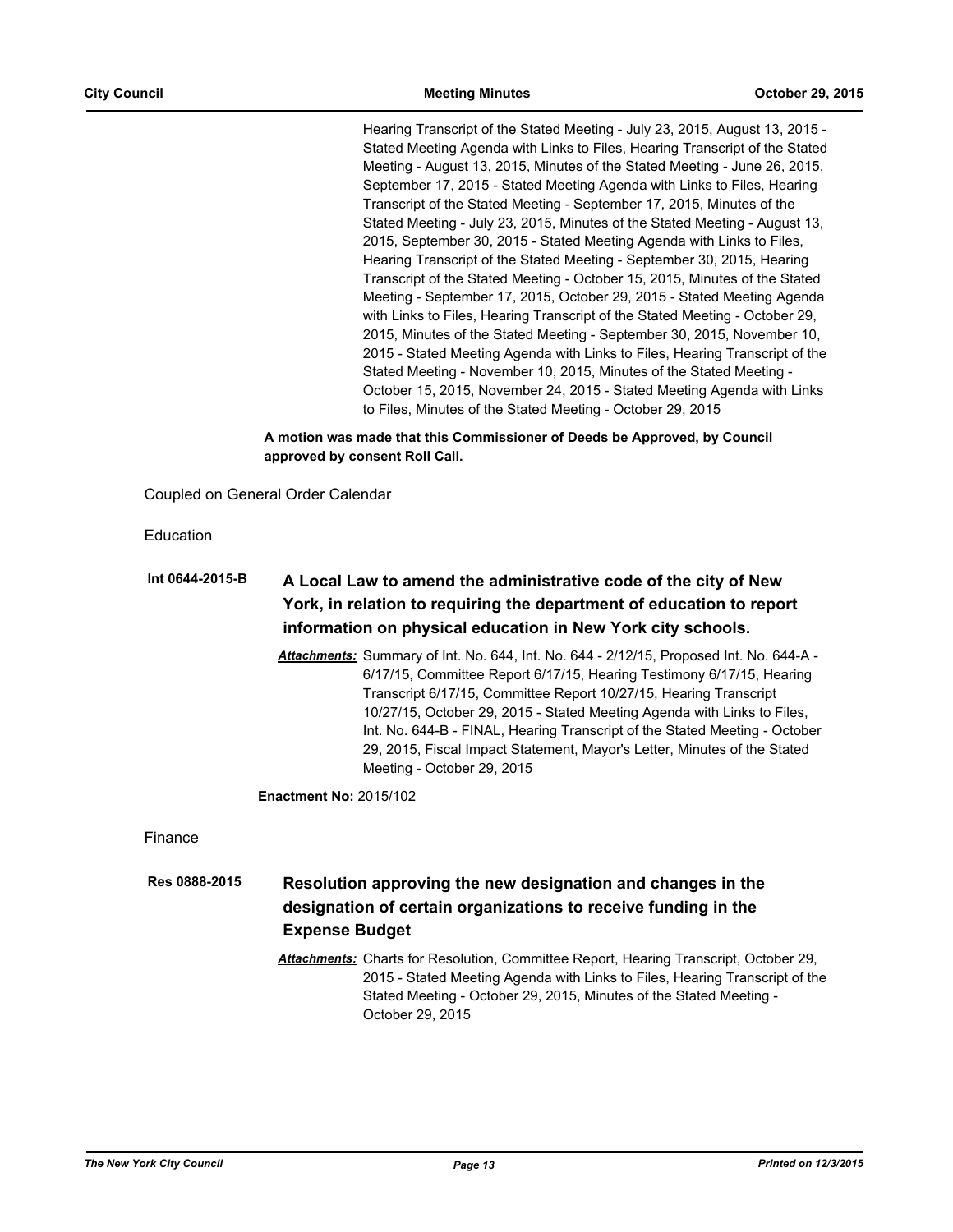| Res 0893-2015 | <b>RESOLUTION APPROVING THE MODIFICATION (MN-1) OF UNITS</b><br>OF APPROPRIATION AND THE TRANSFER OF CITY FUNDS<br>BETWEEN AGENCIES PROPOSED BY THE MAYOR PURSUANT<br>TO SECTION 107(b) OF THE NEW YORK CITY CHARTER                                                                                          |
|---------------|---------------------------------------------------------------------------------------------------------------------------------------------------------------------------------------------------------------------------------------------------------------------------------------------------------------|
|               | Attachments: FY'16 Budget Modification (MN-1), Memorandum, Committee Report,<br>October 29, 2015 - Stated Meeting Agenda with Links to Files, Hearing<br>Transcript of the Stated Meeting - October 29, 2015, Minutes of the Stated<br>Meeting - October 29, 2015                                             |
| Res 0894-2015 | Resolution approving an exemption from real property taxes for<br>property located at (Block 753, Lot 56) Manhattan, pursuant to<br>Section 577 of the Private Housing Finance Law (Preconsidered<br>L.U. No. 295).                                                                                           |
|               | <b>Attachments:</b> Housing Preservation & Development Approval Letter, Memorandum,<br>October 29, 2015 - Stated Meeting Agenda with Links to Files, Hearing<br>Transcript of the Stated Meeting - October 29, 2015, Minutes of the Stated<br>Meeting - October 29, 2015                                      |
| Res 0895-2015 | Resolution approving an exemption from real property taxes for<br>property located at (Block 2026, Lot 33) Manhattan, pursuant to<br>Section 577 of the Private Housing Finance Law (Preconsidered<br>L.U. No. 296).                                                                                          |
|               | Attachments: Housing Preservation & Development Approval Letter, Memorandum,<br>October 29, 2015 - Stated Meeting Agenda with Links to Files, Hearing<br>Transcript of the Stated Meeting - October 29, 2015, Minutes of the Stated<br>Meeting - October 29, 2015                                             |
| Res 0896-2015 | Resolution approving an exemption from real property taxes for<br>property located at (Block 6682, Lot 45 and Block 6683, Lot 52)<br>Brooklyn, pursuant to Section 577 of the Private Housing Finance<br>Law (Preconsidered L.U. No. 297).                                                                    |
|               | Attachments: Housing Preservation & Development Approval Letter, Memorandum,<br>October 29, 2015 - Stated Meeting Agenda with Links to Files, Hearing<br>Transcript of the Stated Meeting - October 29, 2015, Minutes of the Stated<br>Meeting - October 29, 2015                                             |
| Res 0897-2015 | Resolution approving an exemption from real property taxes for<br>property located at (Block 1391, Lot 39) Brooklyn, pursuant to<br>Section 577 of the Private Housing Finance Law (Preconsidered<br>L.U. No. 298).                                                                                           |
|               | <b>Attachments:</b> Housing Preservation & Development Approval Letter, Central Harlem<br>Supplementary Letter, Memorandum, October 29, 2015 - Stated Meeting<br>Agenda with Links to Files, Hearing Transcript of the Stated Meeting -<br>October 29, 2015, Minutes of the Stated Meeting - October 29, 2015 |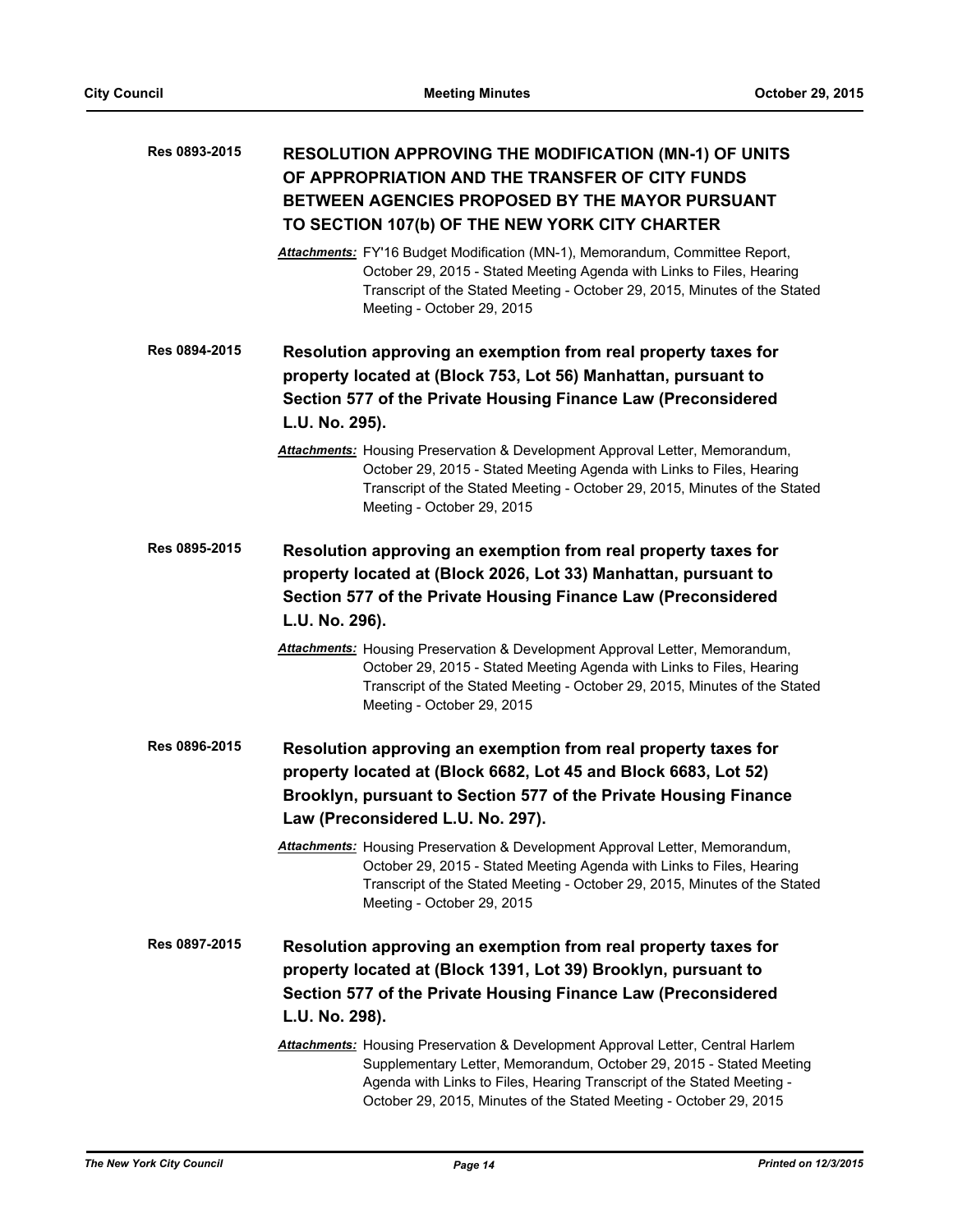| Land Use      |                                                                                                                                                                                                                                                                                                                                                                                                                                                                                                                                                                                                                                  |
|---------------|----------------------------------------------------------------------------------------------------------------------------------------------------------------------------------------------------------------------------------------------------------------------------------------------------------------------------------------------------------------------------------------------------------------------------------------------------------------------------------------------------------------------------------------------------------------------------------------------------------------------------------|
| Res 0898-2015 | Resolution approving the decision of the City Planning<br>Commission on ULURP No. C 150447 ZSR (L.U. No. 288), for the<br>grant of a special permit pursuant to Section 128-61 of the Zoning<br>Resolution to allow for the development of an Observation Wheel,<br>accessory terminal building, public parking garage with a<br>maximum of 950 spaces, and an improvement plan for a<br>Waterfront Esplanade, on property located on Parcel 1 in the<br>North Waterfront Subdistrict (Block 2, Lots 22, 9018, 18 and p/o<br>Lot 20), within the Special St. George District, Community District<br>1, Borough of Staten Island. |
|               | Attachments: October 29, 2015 - Stated Meeting Agenda with Links to Files, Hearing<br>Transcript of the Stated Meeting - October 29, 2015, Committee Report,<br>Minutes of the Stated Meeting - October 29, 2015                                                                                                                                                                                                                                                                                                                                                                                                                 |
| Res 0899-2015 | Resolution approving with modifications the decision of the City<br>Planning Commission on Application No. M 780389 (B) ZSK, for<br>the modification of a previously approved restrictive declaration,<br>to facilitate a change in use and an increase of 2,364 square feet<br>of floor area on the third floor of an existing 4-story building on<br>property located at 1-37 12th Street (Block 1007, Lot 172; Block<br>1025, Lots 1, 16, 18, 20 and 200) (the "Project Site"), in an M1-2<br>District, Borough of Brooklyn (L.U. No. 289).                                                                                   |
|               | Attachments: October 29, 2015 - Stated Meeting Agenda with Links to Files, Hearing<br>Transcript of the Stated Meeting - October 29, 2015, Committee Report,<br>Minutes of the Stated Meeting - October 29, 2015                                                                                                                                                                                                                                                                                                                                                                                                                 |
| Res 0900-2015 | Resolution to approve a real property tax exemption pursuant to<br>Section 577 of the Private Housing Finance Law (PHFL), for the<br>Exemption Area located at Block 2728, Lot 16; Block 2728, Lot 19;<br>Block 2745, Lot 36; Block 2752, Lot 17; Block 2754, Lot 69; Block<br>2974, Lot 22; and Block 2979, Lot 2); Community District 3,<br>Borough of the Bronx (L.U. No. 293; 20165172 HAX).                                                                                                                                                                                                                                 |
|               | Attachments: October 29, 2015 - Stated Meeting Agenda with Links to Files, Hearing<br>Transcript of the Stated Meeting - October 29, 2015, Committee Report,<br>Minutes of the Stated Meeting - October 29, 2015                                                                                                                                                                                                                                                                                                                                                                                                                 |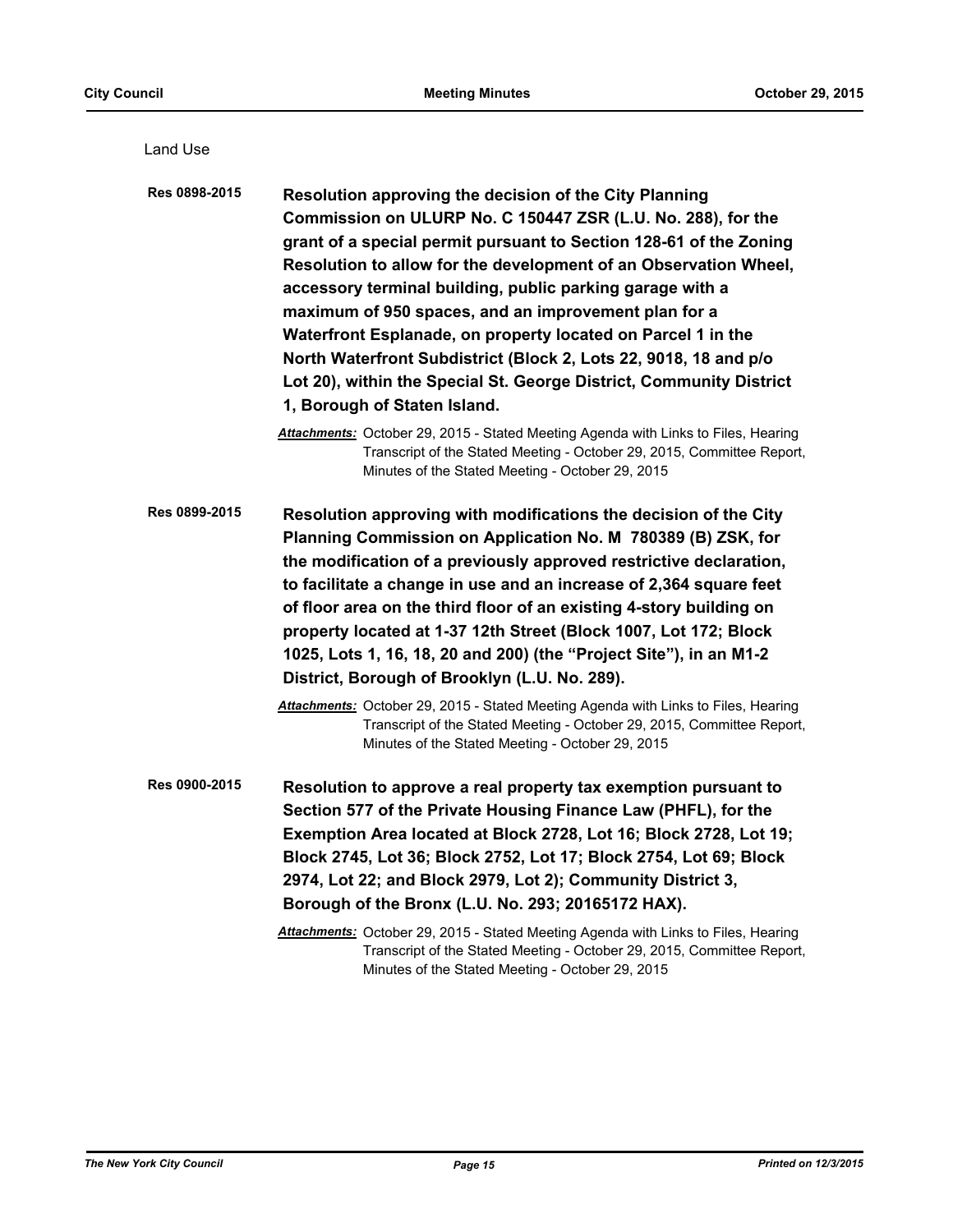| Res 0901-2015 | Resolution approving the application submitted by the New York      |
|---------------|---------------------------------------------------------------------|
|               | <b>City Department of Housing Preservation and Development</b>      |
|               | ("HPD") and the decision of the City Planning Commission,           |
|               | ULURP No. C 150358 HAK, approving the designation of property       |
|               | located at 337 Berry Street (Block 2443, Lot 6), 101 South 5th      |
|               | Street (Block 2443, Lot 37), and 99 South 5th Street (Block 2443,   |
|               | Lot 41), Borough of Brooklyn, as an Urban Development Action        |
|               | Area, approving an Urban Development Action Area Project, and       |
|               | approving the disposition of city-owned property located at 337     |
|               | Berry Street (Block 2443, Lot 6), 101 South 5th Street (Block 2443, |
|               | Lot 37), and 99 South 5th Street (Block 2443, Lot 41) to a          |
|               | developer selected by HPD (L.U. No. 294; C 150358 HAK).             |

*Attachments:* October 29, 2015 - Stated Meeting Agenda with Links to Files, Hearing Transcript of the Stated Meeting - October 29, 2015, Committee Report, Minutes of the Stated Meeting - October 29, 2015

Rules, Privileges, and Elections

## **RESOLUTION APPROVING THE RE-APPOINTMENT BY THE BRONX BOROUGH PRESIDENT OF ORLANDO MARIN AS A MEMBER OF THE NEW YORK CITY PLANNING COMMISSION. Res 0902-2015**

*Attachments:* Appointment Letter, Committee Report 10/22/15, Committee Report 10/29/15, October 29, 2015 - Stated Meeting Agenda with Links to Files, Hearing Transcript of the Stated Meeting - October 29, 2015, Minutes of the Stated Meeting - October 29, 2015

**Transportation** 

#### **A Local Law to amend the administrative code of the city of New York, in relation to requiring the compilation of bike share usage data Int 0210-2014-A**

*Attachments:* Summary of Int. No. 210-A, Int. No. 210 - 3/26/14, Committee Report 4/15/15, Hearing Testimony 4/15/15, Hearing Transcript 4/15/15, Committee Report 10/27/15, Hearing Transcript 10/27/15 (Part 1), Hearing Transcript 10/27/15 (Part 2), Committee Report - Stated Meeting, October 29, 2015 - Stated Meeting Agenda with Links to Files, Int. No. 210-A - FINAL, Hearing Transcript of the Stated Meeting - October 29, 2015, Fiscal Impact Statement, Mayor's Letter, Minutes of the Stated Meeting - October 29, 2015

**Enactment No:** 2015/099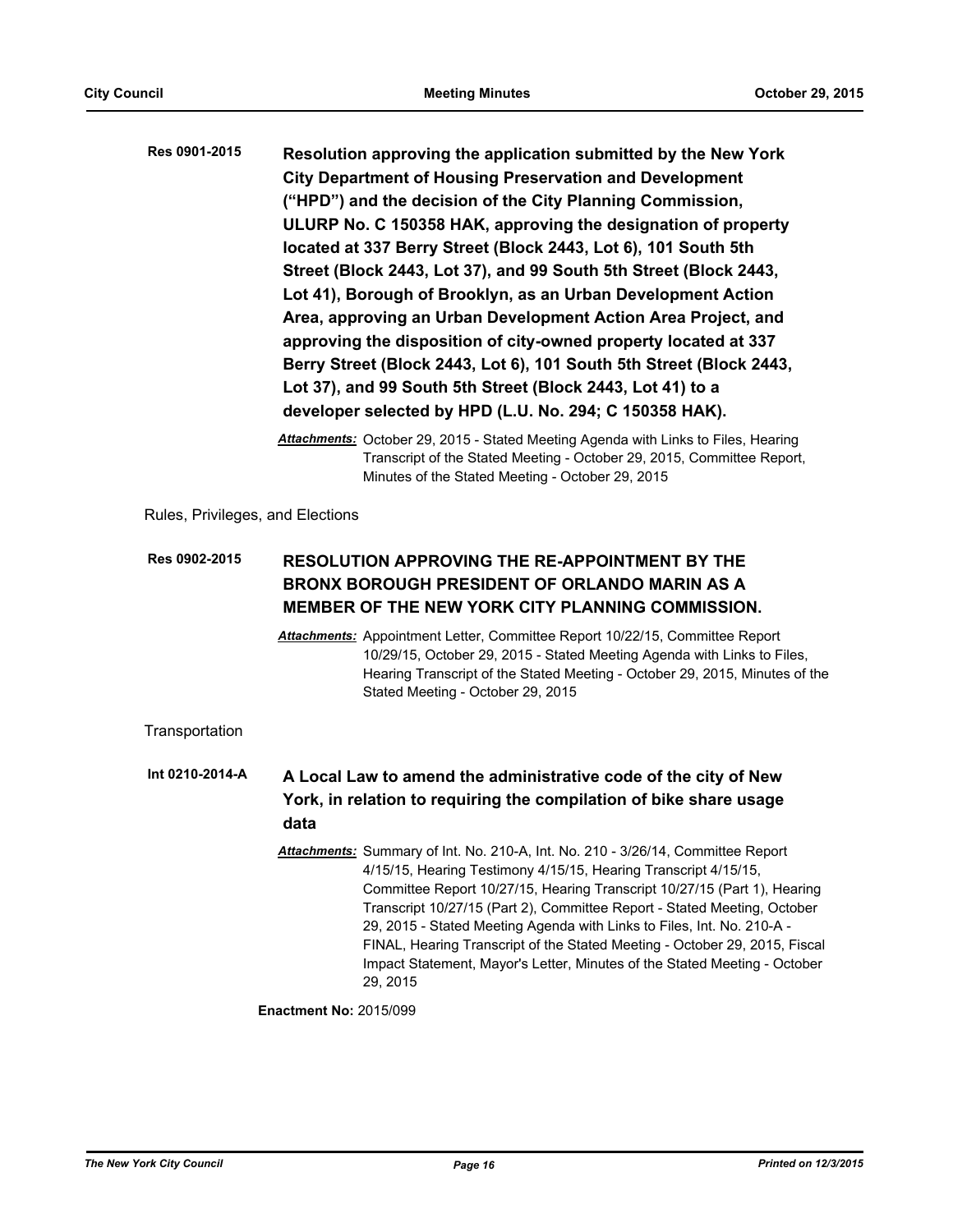#### **A Local Law to amend the administrative code of the city of New York, in relation to bike share financial reporting Int 0225-2014-A**

*Attachments:* Summary of Int. No. 225-A, Int. No. 225 - 3/26/14, Committee Report 4/15/15, Hearing Testimony 4/15/15, Hearing Transcript 4/15/15, Committee Report 10/27/15, Hearing Transcript 10/27/15 (Part 1), Hearing Transcript 10/27/15 (Part 2), Committee Report - Stated Meeting, October 29, 2015 - Stated Meeting Agenda with Links to Files, Int. No. 225-A - FINAL, Hearing Transcript of the Stated Meeting - October 29, 2015, Fiscal Impact Statement, Mayor's Letter, Minutes of the Stated Meeting - October 29, 2015

**Enactment No:** 2015/100

General Order Calendar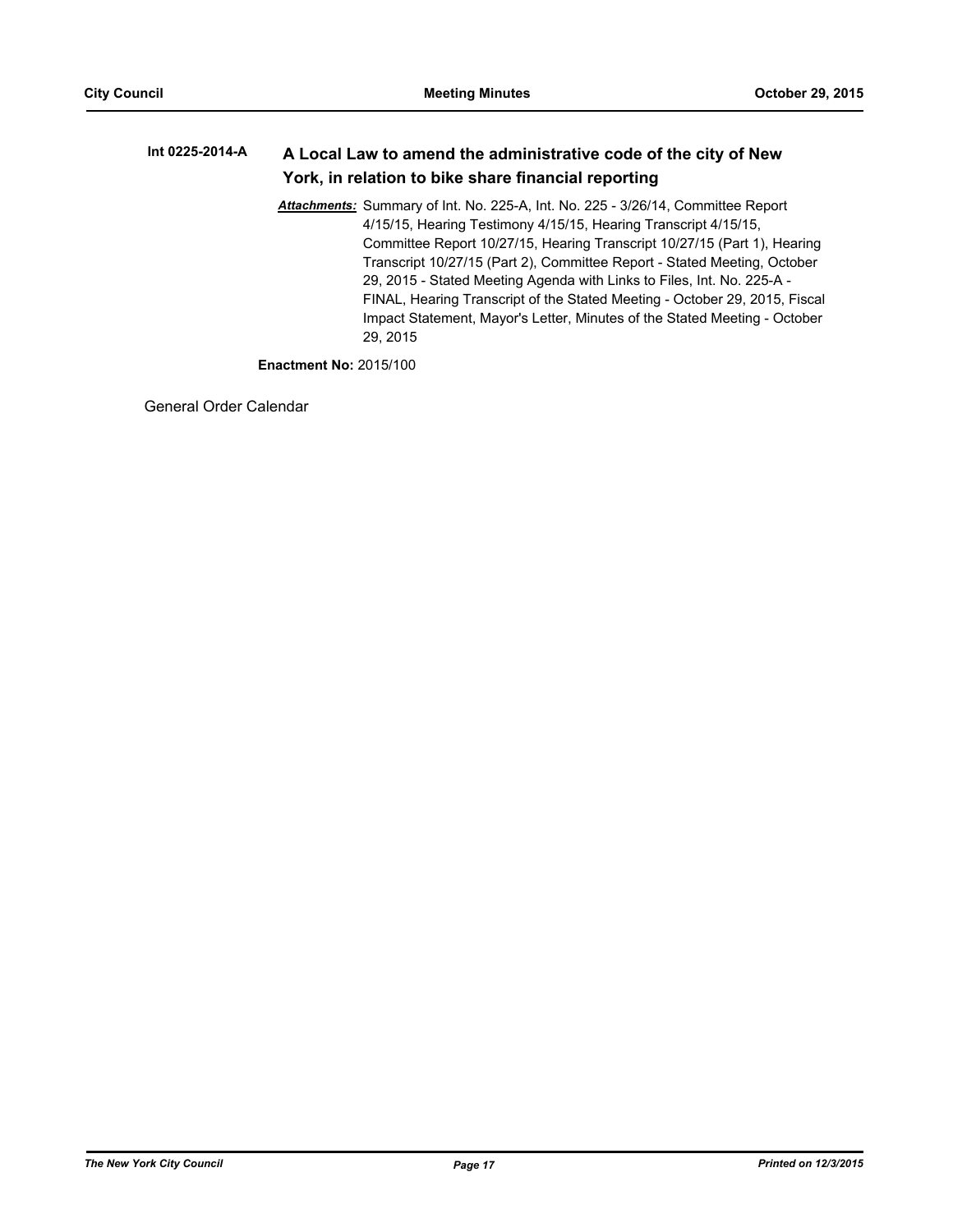# **T2014-0002 Commissioner of Deeds**

*Attachments:* Hearing Transcript - Charter Meeting 1/8/14, Hearing Transcript - Charter Meeting 1/22/14, Hearing Transcript - Stated Meeting 1/22/14, Hearing Transcript - Stated Meeting 2-4-14, Hearing Transcript - Stated Meeting 2-26-14, Hearing Transcript - Stated Meeting 3-12-14, Hearing Transcript - Stated Meeting 3-26-14, Hearing Transcript - Stated Meeting 4-10-14, Hearing Transcript - Stated Meeting 4-29-14, Hearing Transcript - Stated Meeting 5-14-14, Hearing Transcript - Stated Meeting 5-29-14, Hearing Transcript - Stated Meeting 6-11-14, Hearing Transcript - Stated Meeting 6-26-14, Hearing Transcript - Stated Meeting 7-24-14, Hearing Transcript - Stated Meeting 8-21-14, Hearing Transcript - Stated Meeting 9-10-14, Hearing Transcript - Stated Meeting 9-23-14, Hearing Transcript - Stated Meeting 10-7-14, Hearing Transcript - Stated Meeting 10-22-14, Hearing Transcript - Stated Meeting 11-13-14, Hearing Transcript - Stated Meeting 11-25-14, Hearing Transcript - Stated Meeting 12-8-14, Hearing Transcript - Stated Meeting 12-17-14, Hearing Transcript - Stated Meeting 1-7-15, Hearing Transcript - Stated Meeting 1-22-15, Hearing Transcript - Stated Meeting 2-12-15, February 26, 2015 - Stated Meeting Agenda with Links to Files, March 11, 2015 - Stated Meeting Agenda with Links to Files, Hearing Transcript - Stated Meeting 2-26-15, Hearing Transcript - Stated Meeting 3-11-15, March 31, 2015 - Stated Meeting Agenda with Links to Files, April 16, 2015 - Stated Meeting Agenda with Links to Files, Hearing Transcript - Stated Meeting 3-31-15, April 28, 2015 - Stated Meeting Agenda with Links to Files, Hearing Transcript - Stated Meeting 4-16-15, Hearing Transcript - Stated Meeting 4-28-15, Hearing Transcript - Stated Meeting 5-14-15, Minutes of the Stated Meeting - April 16, 2015, May 27, 2015 - Stated Meeting Agenda with Links to Files, Hearing Transcript - Stated Meeting 5-27-15, June 10, 2015 - Stated Meeting Agenda with Links to Files, Minutes of the Stated Meeting - April 28, 2015, Minutes of the Stated Meeting - January 22, 2014, Minutes of the Stated Meeting - February 4, 2014, Minutes of the Stated Meeting - February 26, 2014, Minutes of the Stated Meeting - March 12, 2014, Minutes of the Stated Meeting - March 26, 2014, Minutes of the Stated Meeting - April 10, 2014, Minutes of the Stated Meeting - April 29, 2014, Minutes of the Stated Meeting - May 14, 2014, Minutes of the Stated Meeting - May 29, 2014, Minutes of the Stated Meeting - June 11, 2014, Minutes of the Stated Meeting - June 26, 2014, Minutes of the Stated Meeting - July 24, 2014, Minutes of the Stated Meeting - September 23, 2014, Minutes of the Stated Meeting - October 7, 2014, Minutes of the Stated Meeting - October 22, 2014, Minutes of the Stated Meeting - November 13, 2014, Minutes of the Stated Meeting - November 25, 2014, Minutes of the Stated Meeting - December 8, 2014, Minutes of the Stated Meeting - December 17, 2014, Minutes of the Charter Meeting - January 7, 2015, Minutes of the Stated Meeting - January 22, 2015, Minutes of the Stated Meeting - February 12, 2015, Minutes of the Stated Meeting - February 26, 2015, Minutes of the Stated Meeting - March 11, 2015, Minutes of the Stated Meeting - March 31, 2015, Minutes of the Stated Meeting - May 14, 2015, June 26, 2015 - Stated Meeting Agenda with Links to Files, Minutes of the Stated Meeting - May 27, 2015, Hearing Transcript - Stated Meeting 6-10-15, July 23, 2015 - Stated Meeting Agenda with Links to Files, Minutes of the Stated Meeting - June 10, 2015, Minutes of the Stated Meeting - June 10, 2015, Minutes of the Stated Meeting - Recessed Meeting of June 10, 2015 held on June 26, 2015,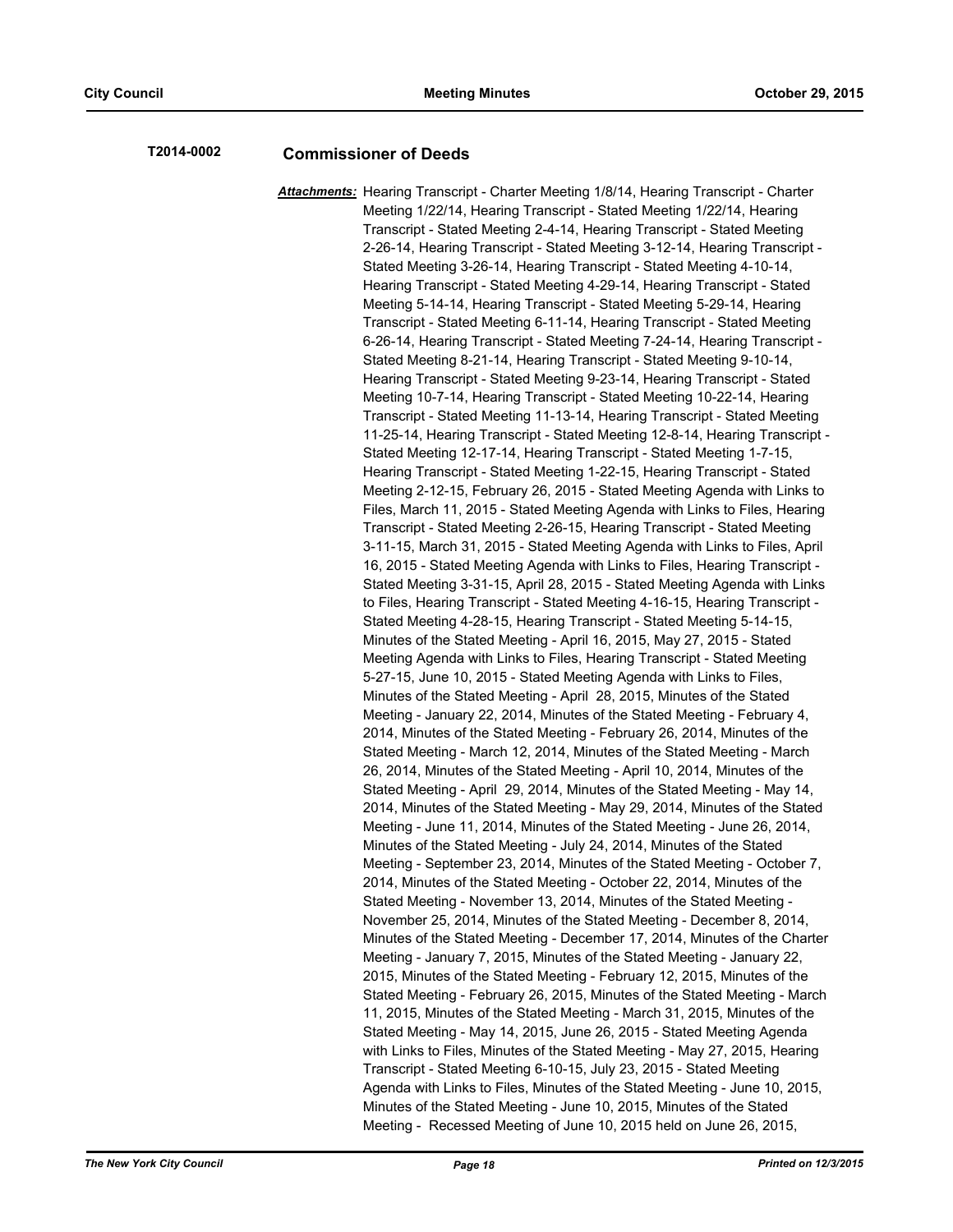Hearing Transcript of the Stated Meeting - July 23, 2015, August 13, 2015 - Stated Meeting Agenda with Links to Files, Hearing Transcript of the Stated Meeting - August 13, 2015, Minutes of the Stated Meeting - June 26, 2015, September 17, 2015 - Stated Meeting Agenda with Links to Files, Hearing Transcript of the Stated Meeting - September 17, 2015, Minutes of the Stated Meeting - July 23, 2015, Minutes of the Stated Meeting - August 13, 2015, September 30, 2015 - Stated Meeting Agenda with Links to Files, Hearing Transcript of the Stated Meeting - September 30, 2015, Hearing Transcript of the Stated Meeting - October 15, 2015, Minutes of the Stated Meeting - September 17, 2015, October 29, 2015 - Stated Meeting Agenda with Links to Files, Hearing Transcript of the Stated Meeting - October 29, 2015, Minutes of the Stated Meeting - September 30, 2015, November 10, 2015 - Stated Meeting Agenda with Links to Files, Hearing Transcript of the Stated Meeting - November 10, 2015, Minutes of the Stated Meeting - October 15, 2015, November 24, 2015 - Stated Meeting Agenda with Links to Files, Minutes of the Stated Meeting - October 29, 2015

*The Public Advocate (Ms. James) put the question whether the Council would agree with and adopt such reports, which were decided in the affirmative by the following vote:*

Passed The Consent Agenda

## **A motion was made that these files be approved by consent vote.**

- Affirmative: 45 Speaker Mark-Viverito, Arroyo, Barron, Chin, Cohen, Constantinides, Cornegy Jr., Crowley, Cumbo, Deutsch, Dromm, Espinal Jr., Eugene, Ferreras-Copeland, Garodnick, Gentile, Gibson, Greenfield, Johnson, Kallos, King, Koo, Koslowitz, Lancman, Levin, Levine, Maisel, Matteo, Menchaca, Mendez, Miller, Palma, Reynoso, Richards, Rodriguez, Rose, Rosenthal, Torres, Treyger, Ulrich, Vacca, Vallone, Van Bramer, Williams and Wills
	- **Absent:** 3 Cabrera, Lander and Mealy
	- **Medical:** 1 Dickens
- Introduction & Reading of Bills See Attached 13.
- 14. Discussion of Resolutions
- 15. Resolutions

*None*

- 16. General Discussion
- 17. Extension of Remarks

INTRODUCTION AND READING OF BILLS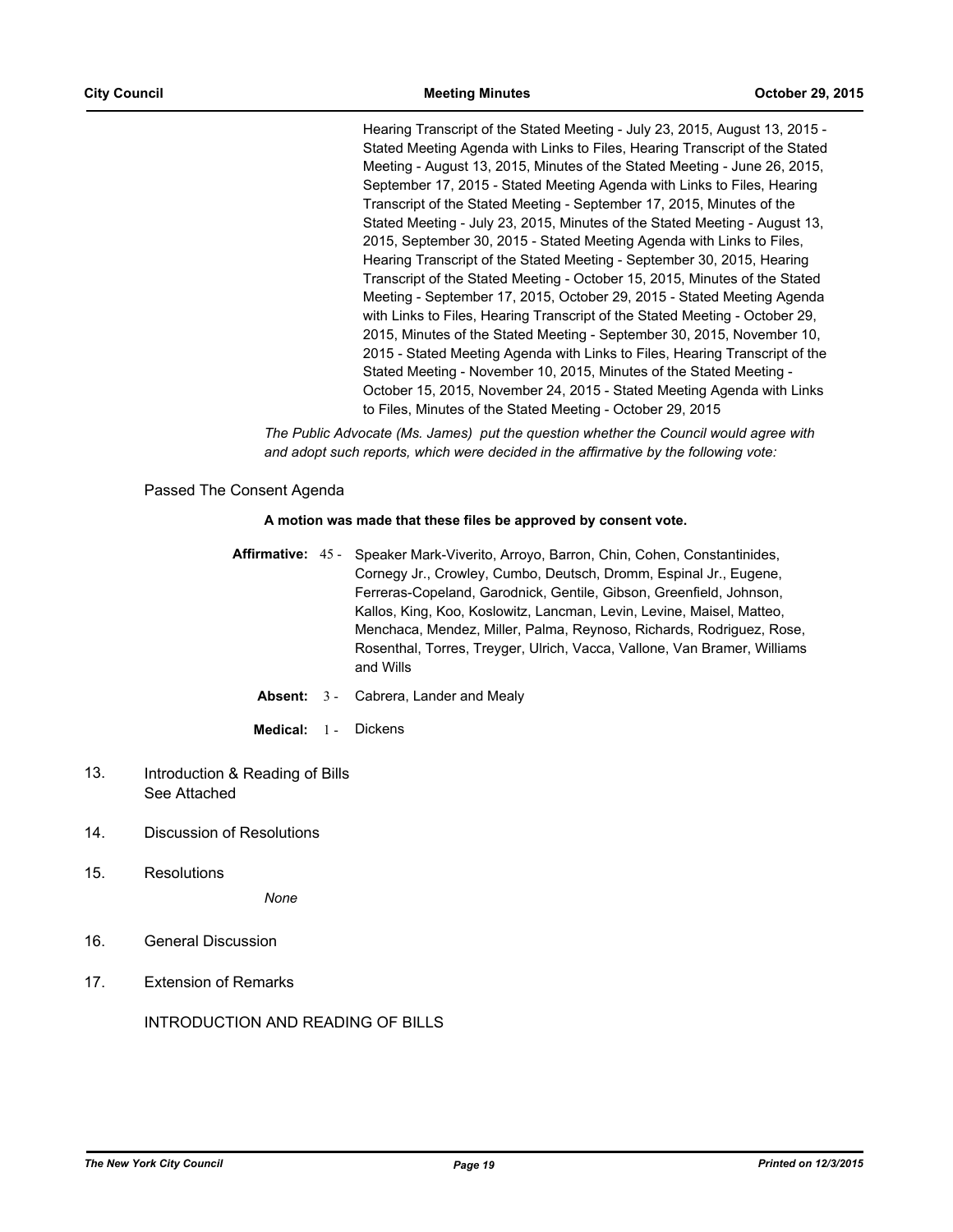| Res 0887-2015 |                                 | Resolution calling upon Congress to pass and the President to<br>sign H.R.1321/S.1424, known as the "Microbead-Free Waters Act<br>of 2015," which would amend the Federal Food, Drug and<br>Cosmetic Act to prohibit the sale or distribution of cosmetics<br>containing synthetic microbeads. |
|---------------|---------------------------------|------------------------------------------------------------------------------------------------------------------------------------------------------------------------------------------------------------------------------------------------------------------------------------------------|
|               | Sponsors:                       | By Council Members Cabrera, Arroyo, Chin, Koo, Palma, Richards and<br><b>Dickens</b>                                                                                                                                                                                                           |
|               |                                 | Attachments: Committee Report 10/26/15, October 29, 2015 - Stated Meeting Agenda<br>with Links to Files, Hearing Testimony 10/26/15, Hearing Transcript<br>10/26/15                                                                                                                            |
|               | <b>Affairs</b>                  | This Resolution was Referred to Comm by Council to the Committee on Consumer                                                                                                                                                                                                                   |
| Int 0971-2015 | artists                         | A Local Law to amend the administrative code of the city of New<br>York, in relation to the availability of joint living-work quarters for                                                                                                                                                     |
|               | <u>Sponsors:</u>                | By Council Members Chin, Van Bramer, Lander, Arroyo, Espinal Jr.,<br>Johnson and Dickens                                                                                                                                                                                                       |
|               |                                 | Attachments: Summary of Int. No. 971, October 29, 2015 - Stated Meeting Agenda with<br>Links to Files                                                                                                                                                                                          |
|               | and Buildings                   | This Introduction was Referred to Comm by Council to the Committee on Housing                                                                                                                                                                                                                  |
| Int 0972-2015 |                                 | A Local Law to amend the administrative code of the city of New<br>York, in relation to fire hydrant signage                                                                                                                                                                                   |
|               | Sponsors:                       | By Council Members Espinal Jr., Palma, Rose and Dickens                                                                                                                                                                                                                                        |
|               |                                 | Attachments: Summary of Int. No. 972, October 29, 2015 - Stated Meeting Agenda with<br>Links to Files                                                                                                                                                                                          |
|               | <b>Environmental Protection</b> | This Introduction was Referred to Comm by Council to the Committee on                                                                                                                                                                                                                          |
| Res 0888-2015 | <b>Expense Budget</b>           | Resolution approving the new designation and changes in the<br>designation of certain organizations to receive funding in the                                                                                                                                                                  |
|               | Sponsors:                       | By Council Members Ferreras-Copeland, Koo and Palma                                                                                                                                                                                                                                            |
|               |                                 | Attachments: Charts for Resolution, Committee Report, Hearing Transcript, October 29,<br>2015 - Stated Meeting Agenda with Links to Files, Hearing Transcript of the<br>Stated Meeting - October 29, 2015, Minutes of the Stated Meeting -<br>October 29, 2015                                 |
|               |                                 | This Resolution was Referred to Comm by Council to the Committee on Finance                                                                                                                                                                                                                    |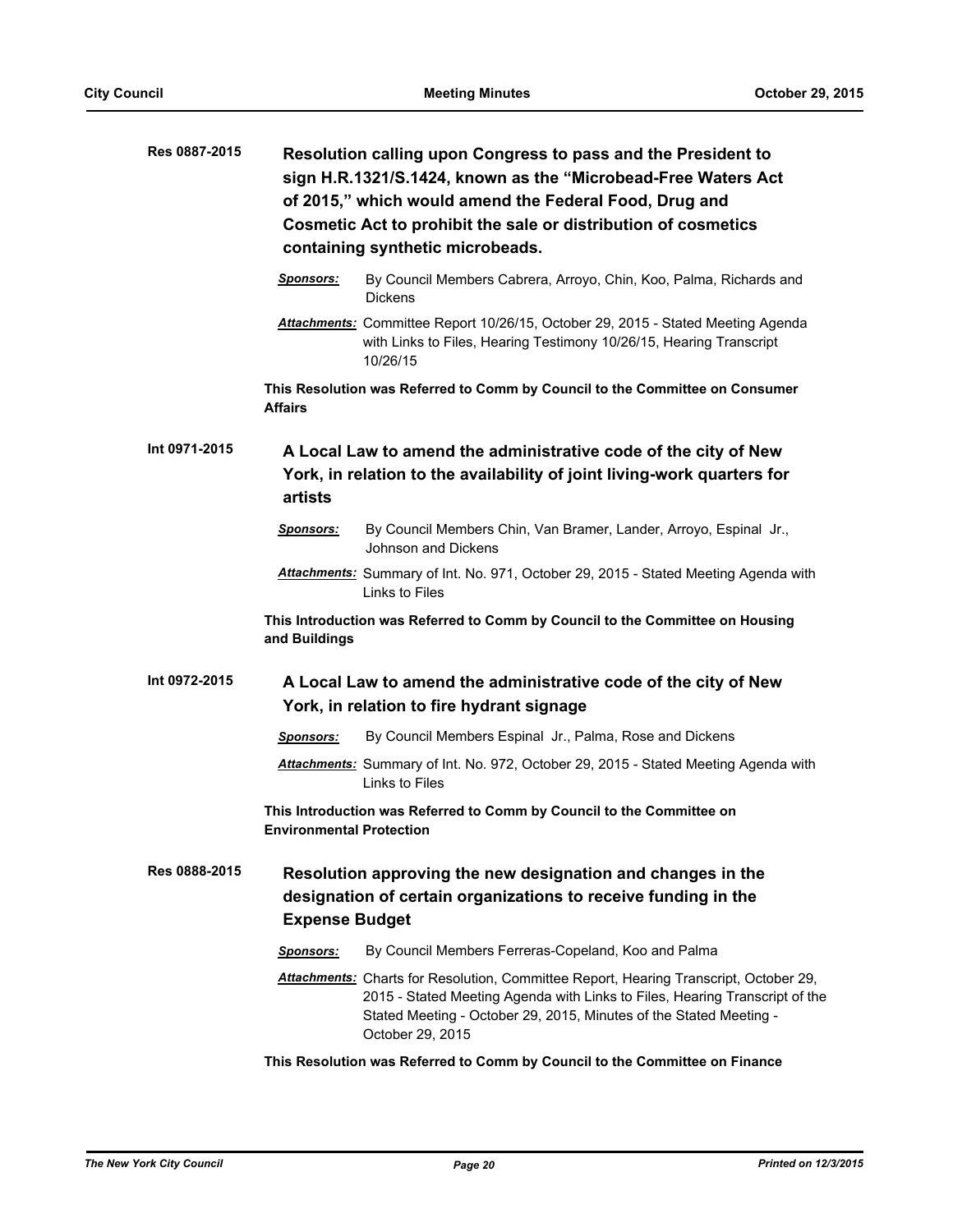| Res 0889-2015 |                  | Resolution calling upon the State Legislature to pass and the<br>Governor to sign A.5896/S.3932, known as the "Microbead-free<br>Waters Act," which would prohibit the sale of personal cosmetic<br>products containing microbeads. |
|---------------|------------------|-------------------------------------------------------------------------------------------------------------------------------------------------------------------------------------------------------------------------------------|
|               | <b>Sponsors:</b> | By Council Members Garodnick, Cabrera, Arroyo, Constantinides, Dromm,<br>Gentile, Palma and Dickens                                                                                                                                 |
|               |                  | Attachments: Committee Report 10/26/15, October 29, 2015 - Stated Meeting Agenda<br>with Links to Files, Hearing Testimony 10/26/15, Hearing Transcript<br>10/26/15                                                                 |
|               | <b>Affairs</b>   | This Resolution was Referred to Comm by Council to the Committee on Consumer                                                                                                                                                        |
| Int 0973-2015 |                  | A Local Law to amend the New York city charter, in relation to<br>establishing an office of comprehensive community health<br>planning and an interagency coordinating council on health                                            |
|               | <u>Sponsors:</u> | By Council Members Johnson, Chin, Constantinides, Cumbo, Espinal Jr.,<br>Levin, Levine, Rose, Arroyo, Eugene, Gentile, Mendez, Palma and<br>Richards                                                                                |
|               |                  | Attachments: Summary of Int. No. 973-A, Summary of Int. No. 973, Int. No. 973 -<br>10/29/15, October 29, 2015 - Stated Meeting Agenda with Links to Files                                                                           |
|               |                  | This Introduction was Referred to Comm by Council to the Committee on Health                                                                                                                                                        |
| Int 0974-2015 |                  | A Local Law to amend the administrative code of the city of New<br>York, in relation to the creation of a health facilities map                                                                                                     |
|               | Sponsors:        | By Council Members Johnson, Chin, Constantinides, Cumbo, Espinal Jr.,<br>Levin, Levine, Miller, Rose, Arroyo, Eugene, Gentile, Mendez, Palma,<br>Richards, Wills and Dickens                                                        |
|               |                  | Attachments: Summary of Int. No. 974, October 29, 2015 - Stated Meeting Agenda with<br>Links to Files                                                                                                                               |
|               |                  | This Introduction was Referred to Comm by Council to the Committee on Health                                                                                                                                                        |
| Res 0890-2015 |                  | Resolution calling upon the New York State Legislature to pass<br>and the Governor to sign A.329/S.554, to implement more foreign<br>language instruction in elementary schools.                                                    |
|               | <b>Sponsors:</b> | By Council Members Levine, Williams, Arroyo, Chin, Constantinides, Koo,<br>Mendez, Palma, Richards, Rose and Dickens                                                                                                                |
|               |                  | Attachments: October 29, 2015 - Stated Meeting Agenda with Links to Files                                                                                                                                                           |
|               |                  | This Resolution was Referred to Comm by Council to the Committee on Education                                                                                                                                                       |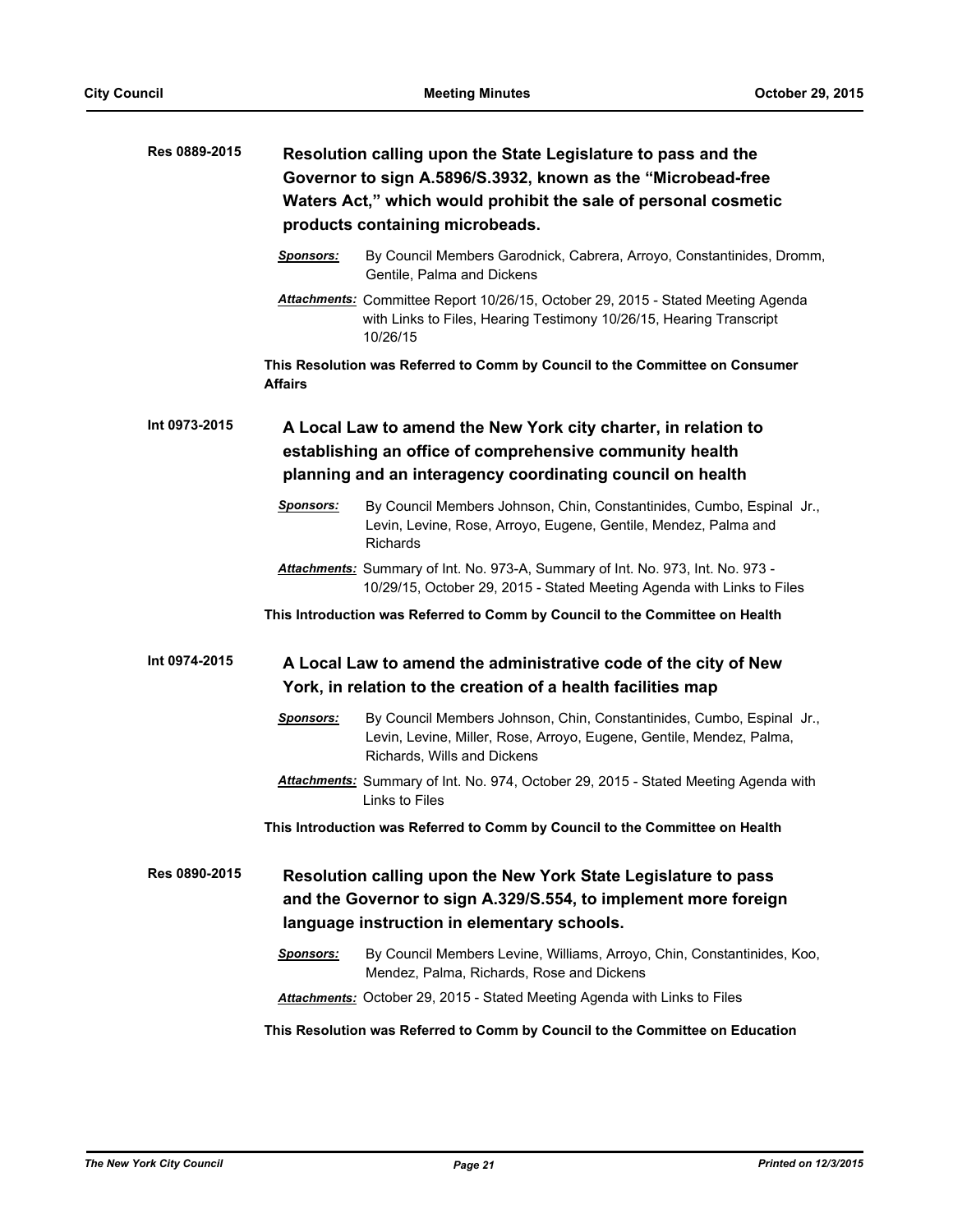| Int 0975-2015 | A Local Law to amend the administrative code of the city of New<br>York, in relation to fines and civil penalties for failure to remove<br>abandoned poles.                                                                            |  |
|---------------|----------------------------------------------------------------------------------------------------------------------------------------------------------------------------------------------------------------------------------------|--|
|               | By Council Members Maisel and Rose<br><b>Sponsors:</b>                                                                                                                                                                                 |  |
|               | Attachments: Summary of Int. No. 975, October 29, 2015 - Stated Meeting Agenda with<br>Links to Files                                                                                                                                  |  |
|               | This Introduction was Referred to Comm by Council to the Committee on<br><b>Transportation</b>                                                                                                                                         |  |
| Res 0891-2015 | Resolution calling on the State Legislature to pass and the<br>Governor to sign into law, A.1353/S.0813, the Homeless<br>Protection Act, which designates certain offenses against<br>homeless persons as hate crimes                  |  |
|               | By Council Members Palma, Arroyo, Gentile, Mendez, Koslowitz and Chin<br>Sponsors:                                                                                                                                                     |  |
|               | Attachments: October 29, 2015 - Stated Meeting Agenda with Links to Files                                                                                                                                                              |  |
|               | This Resolution was Referred to Comm by Council to the Committee on General<br>Welfare                                                                                                                                                 |  |
| Int 0976-2015 | A Local Law to amend the administrative code of the city of New<br>York, in relation to requiring training for agency chief contracting<br>officers and agency M/WBE officers and posting related<br>information on the city's website |  |
|               | <b>Sponsors:</b><br>By The Public Advocate (Ms. James) and Council Members Chin, Gentile,<br>King, Mendez, Palma, Richards, Rose and Dickens                                                                                           |  |
|               | Attachments: Summary of Int. No. 976, October 29, 2015 - Stated Meeting Agenda with<br>Links to Files                                                                                                                                  |  |
|               | This Introduction was Referred to Comm by Council to the Committee on<br><b>Contracts</b>                                                                                                                                              |  |
| Int 0977-2015 | A Local Law to amend the administrative code of the city of New<br>York, in relation to banning smoking in city-financed housing.                                                                                                      |  |
|               | By Council Members Richards, Chin, King and Koo                                                                                                                                                                                        |  |
|               | <b>Sponsors:</b>                                                                                                                                                                                                                       |  |
|               | <b>Attachments:</b> Summary of Int. No. 977, October 29, 2015 - Stated Meeting Agenda with<br>Links to Files                                                                                                                           |  |
|               | This Introduction was Referred to Comm by Council to the Committee on Health                                                                                                                                                           |  |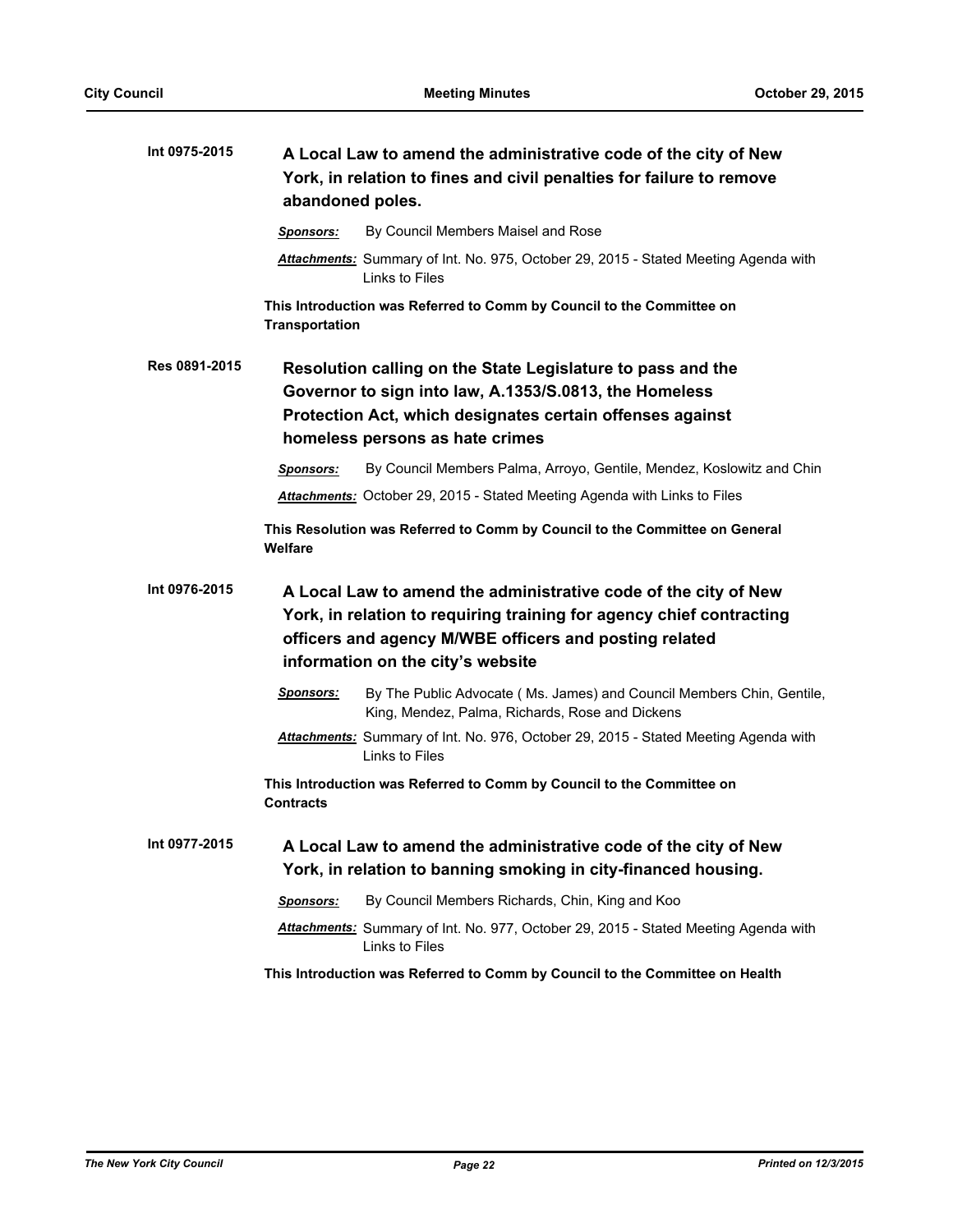| Int 0978-2015 | A Local Law to amend the administrative code of the city of New<br>York, in relation to requiring licensure for mold abatement,<br>assessment and remediation work and setting minimum<br>standards for such work                                                                                        |  |
|---------------|----------------------------------------------------------------------------------------------------------------------------------------------------------------------------------------------------------------------------------------------------------------------------------------------------------|--|
|               | By Council Members Torres, Constantinides, Mendez, Richards, Treyger,<br><b>Sponsors:</b><br>Arroyo, Dromm, Gentile, King, Koo, Palma, Rose, Crowley, Miller,<br>Rosenthal, Lancman, Dickens, Wills, Maisel, Lander and The Public<br>Advocate (Ms. James)                                               |  |
|               | Attachments: Summary of Int. No. 978, October 29, 2015 - Stated Meeting Agenda with<br>Links to Files                                                                                                                                                                                                    |  |
|               | This Introduction was Referred to Comm by Council to the Committee on<br><b>Consumer Affairs</b>                                                                                                                                                                                                         |  |
| Res 0892-2015 | <b>Resolution calling on the Federal Aviation Administration to</b><br>amend the North Shore helicopter route to extend further west to<br>cover Northeast Queens                                                                                                                                        |  |
|               | By Council Members Vallone, Chin, Koo, Rose and Constantinides<br><b>Sponsors:</b>                                                                                                                                                                                                                       |  |
|               | Attachments: October 29, 2015 - Stated Meeting Agenda with Links to Files, Committee<br>Report 11/12/15, Hearing Testimony 11/12/15                                                                                                                                                                      |  |
|               | This Resolution was Referred to Comm by Council to the Committee on<br><b>Environmental Protection</b>                                                                                                                                                                                                   |  |
| Int 0979-2015 | A Local Law to amend the administrative code of the city of New<br>York, in relation to foreign language courses offered in New York<br>city public schools.                                                                                                                                             |  |
|               | By Council Members Williams, Levine, Arroyo, Chin, Constantinides, Koo,<br><u>Sponsors:</u><br>Mendez, Rose and Dickens                                                                                                                                                                                  |  |
|               | Attachments: Summary of Int. No. 979, October 29, 2015 - Stated Meeting Agenda with<br>Links to Files                                                                                                                                                                                                    |  |
|               | This Introduction was Referred to Comm by Council to the Committee on<br><b>Education</b>                                                                                                                                                                                                                |  |
| LU 0295-2015  | French Apartments, Block 753, Lot 56; Manhattan, Community<br>District No. 4, Council District No. 3.                                                                                                                                                                                                    |  |
|               | By Council Member Ferreras-Copeland<br><u>Sponsors:</u>                                                                                                                                                                                                                                                  |  |
|               | <b>Attachments:</b> Housing Preservation & Development Approval Letter, Memorandum,<br>Resolution, Hearing Transcript, October 29, 2015 - Stated Meeting Agenda<br>with Links to Files, Hearing Transcript of the Stated Meeting - October 29,<br>2015, Minutes of the Stated Meeting - October 29, 2015 |  |
|               | This Land Use Application was Referred to Comm by Council to the Committee on<br><b>Finance</b>                                                                                                                                                                                                          |  |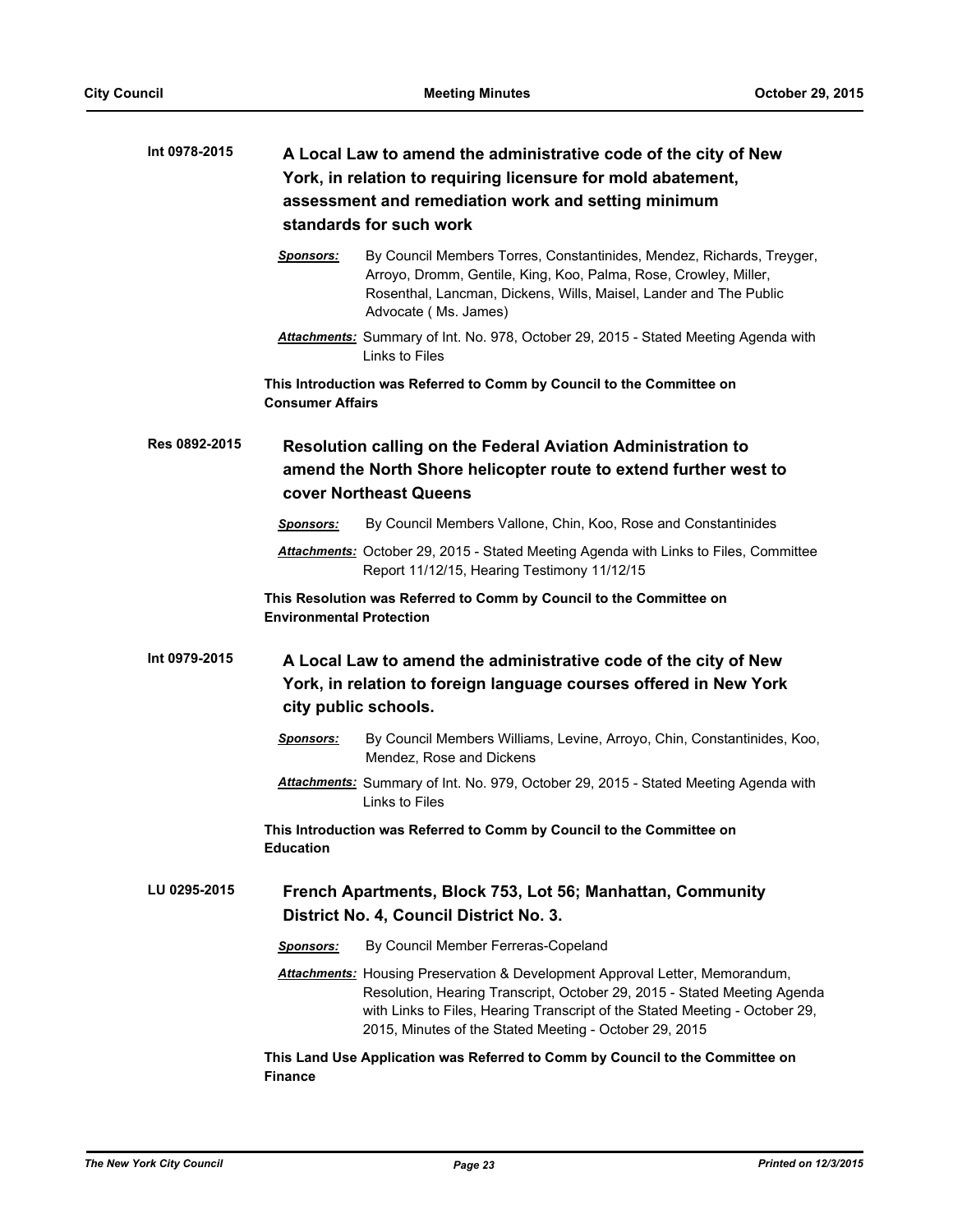| LU 0296-2015 | John Paul II Apartments, Block 2026, Lot 33; Manhattan,<br><b>Community District No. 10, Council District No. 9.</b>                                                                                                                                                                                                                      |
|--------------|-------------------------------------------------------------------------------------------------------------------------------------------------------------------------------------------------------------------------------------------------------------------------------------------------------------------------------------------|
|              | By Council Member Ferreras-Copeland<br><b>Sponsors:</b>                                                                                                                                                                                                                                                                                   |
|              | <b>Attachments:</b> Housing Preservation & Development Approval Letter, Memorandum,<br>Resolution, Hearing Transcript, October 29, 2015 - Stated Meeting Agenda<br>with Links to Files, Hearing Transcript of the Stated Meeting - October 29,<br>2015, Minutes of the Stated Meeting - October 29, 2015                                  |
|              | This Land Use Application was Referred to Comm by Council to the Committee on<br><b>Finance</b>                                                                                                                                                                                                                                           |
| LU 0297-2015 | Ahi Ezer Apartments, Block 6682, Lot 45 and Block 6683, Lot 52;<br>Brooklyn, Community District No. 15, Council District No. 47.                                                                                                                                                                                                          |
|              | By Council Member Ferreras-Copeland<br><b>Sponsors:</b>                                                                                                                                                                                                                                                                                   |
|              | Attachments: Housing Preservation & Development Approval Letter, Memorandum,<br>Resolution, Hearing Transcript, October 29, 2015 - Stated Meeting Agenda<br>with Links to Files, Hearing Transcript of the Stated Meeting - October 29,<br>2015, Minutes of the Stated Meeting - October 29, 2015                                         |
|              | This Land Use Application was Referred to Comm by Council to the Committee on<br><b>Finance</b>                                                                                                                                                                                                                                           |
| LU 0298-2015 | <b>Central Harlem Mutual Housing Association, Block 1391, Lot 39;</b><br>Brooklyn, Community District No. 8, Council District No. 41.                                                                                                                                                                                                     |
|              | By Council Member Ferreras-Copeland<br><b>Sponsors:</b>                                                                                                                                                                                                                                                                                   |
|              | Attachments: Housing Preservation & Development Approval Letter, Central Harlem<br>Supplementary Letter, Memorandum, Resolution, Hearing Transcript,<br>October 29, 2015 - Stated Meeting Agenda with Links to Files, Hearing<br>Transcript of the Stated Meeting - October 29, 2015, Minutes of the Stated<br>Meeting - October 29, 2015 |
|              | This Land Use Application was Referred to Comm by Council to the Committee on<br><b>Finance</b>                                                                                                                                                                                                                                           |